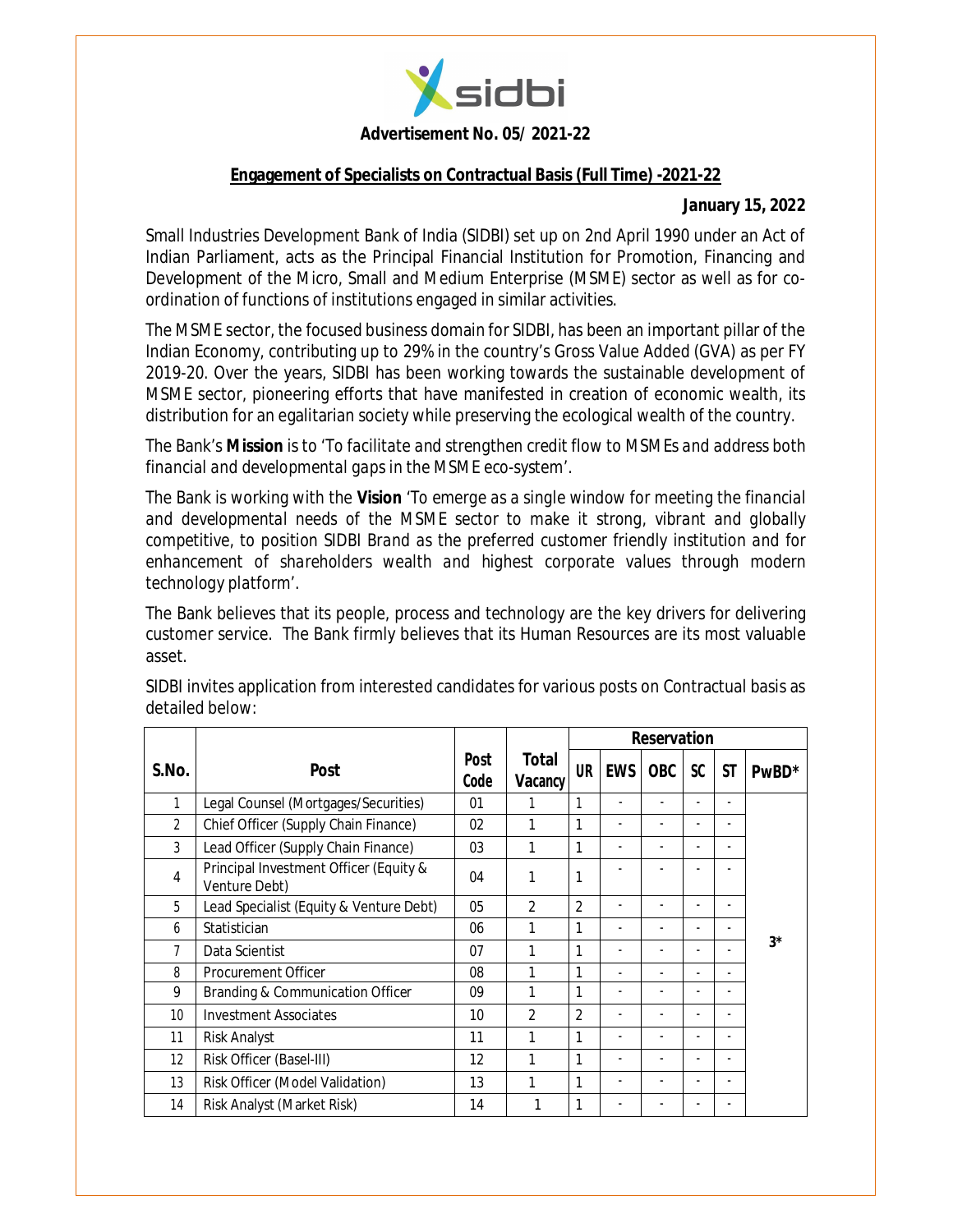|       |                                        |                     |                  |           |                          | <b>Reservation</b> |                          |           |                   |
|-------|----------------------------------------|---------------------|------------------|-----------|--------------------------|--------------------|--------------------------|-----------|-------------------|
| S.No. | <b>Post</b>                            | <b>Post</b><br>Code | Total<br>Vacancy | <b>UR</b> | <b>EWS</b>               | <b>OBC</b>         | SC                       | <b>ST</b> | PwBD <sup>*</sup> |
| 15    | Consultant - Engg. (Civil)             | 15                  |                  |           | $\overline{\phantom{a}}$ |                    | $\overline{\phantom{0}}$ |           |                   |
| 16    | Consultant Engg. (Mech.)               | 16                  |                  |           | -                        |                    | $\overline{\phantom{0}}$ |           |                   |
| 17    | Information Security Administrator     | 17                  |                  |           | -                        |                    | -                        |           |                   |
| 18    | <b>Assistant Communication Officer</b> | 18                  | ◠                | ◠         | $\overline{\phantom{a}}$ |                    | $\overline{\phantom{a}}$ |           |                   |

\* **PwBD vacancies shall include a) LV, b) D, HH, c) OA,BA, OL, BL, OAL, CP, LC, Dw, AAV, d) SLD, MI e) MD involving (a) to (d) above CATEGORY ABBREVIATIONS USED: LV=Low Vision, D=Deaf, HH= Hard of Hearing, OA=One Arm, OL=One Leg, BA=Both Arms, BL=Both Leg, OAL=One Arm and One Leg, CP=Cerebral Palsy, LC=Leprosy Cured, Dw=Dwarfism, AAV=Acid Attack Victims, SLD= Specific Learning Disability, MI= Mental Illness MD=Multiple Disabilities**

| A | Period of<br>Contract                                                               | The term of the contract would initially be for a period of three years,<br>extendable, at sole discretion of the Bank, for a further period of up to two<br>years. The contract can be terminated at one months' notice on either<br>side or salary and allowances (if any) in lieu thereof.                                             |
|---|-------------------------------------------------------------------------------------|-------------------------------------------------------------------------------------------------------------------------------------------------------------------------------------------------------------------------------------------------------------------------------------------------------------------------------------------|
| B | <b>CTC and</b><br>Increment                                                         | The CTC offered is negotiable. Annual CTC will depend upon Experience<br>& Emoluments of candidates in the present employment and place of<br>posting. Salary shall not be a constraint for the right candidate. Annual<br>increment on CTC finalized initially, shall also be considered by the Bank<br>based on the performance review. |
| C | <b>Transfer</b>                                                                     | The bank reserves the right to transfer the staff on contract to any of the<br>offices of SIDBI or to depute to any of its associates/subsidiaries or any other<br>organization depending upon the exigencies of service. Request for<br>posting/transfer to a specific place/office may not be entertained.                              |
| D | wise<br><b>Post</b><br><b>Eligibility</b><br>Criteria and Job<br><b>Description</b> | As specified post-wise hereinafter.                                                                                                                                                                                                                                                                                                       |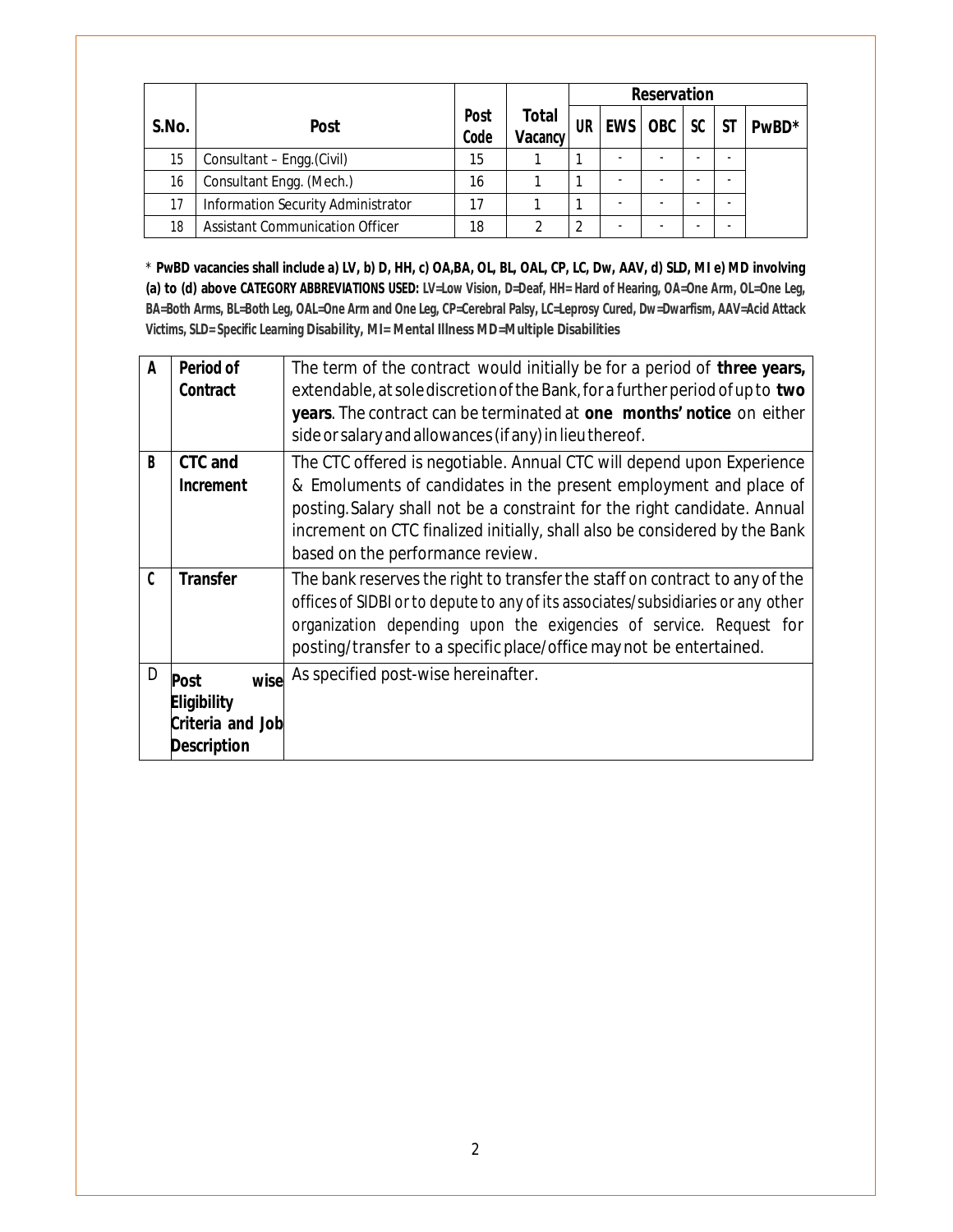|  |  |  |  |  | 1. Legal Counsel (Mortgages/Securities) |
|--|--|--|--|--|-----------------------------------------|
|--|--|--|--|--|-----------------------------------------|

| S.No. |   | <b>Particulars</b>                         | <b>Details</b>                                                                                                                                                                                                                                                                                                                                                                                                                                                                                                                                                                                                                                                                                                                                                                                                                                                                                                                                                                                                                                                                                                                                                                                                                                                                                                                                         |
|-------|---|--------------------------------------------|--------------------------------------------------------------------------------------------------------------------------------------------------------------------------------------------------------------------------------------------------------------------------------------------------------------------------------------------------------------------------------------------------------------------------------------------------------------------------------------------------------------------------------------------------------------------------------------------------------------------------------------------------------------------------------------------------------------------------------------------------------------------------------------------------------------------------------------------------------------------------------------------------------------------------------------------------------------------------------------------------------------------------------------------------------------------------------------------------------------------------------------------------------------------------------------------------------------------------------------------------------------------------------------------------------------------------------------------------------|
| А.    |   | Name of the Post                           | Legal Counsel (Mortgages/Securities)                                                                                                                                                                                                                                                                                                                                                                                                                                                                                                                                                                                                                                                                                                                                                                                                                                                                                                                                                                                                                                                                                                                                                                                                                                                                                                                   |
| В.    |   | <b>Type of the Post</b>                    | Contractual on full time basis.                                                                                                                                                                                                                                                                                                                                                                                                                                                                                                                                                                                                                                                                                                                                                                                                                                                                                                                                                                                                                                                                                                                                                                                                                                                                                                                        |
| C.    |   | <b>No. of Posts</b>                        | 1(One)                                                                                                                                                                                                                                                                                                                                                                                                                                                                                                                                                                                                                                                                                                                                                                                                                                                                                                                                                                                                                                                                                                                                                                                                                                                                                                                                                 |
| D.    |   | <b>Place of Posting</b>                    | Mumbai.                                                                                                                                                                                                                                                                                                                                                                                                                                                                                                                                                                                                                                                                                                                                                                                                                                                                                                                                                                                                                                                                                                                                                                                                                                                                                                                                                |
| Ε.    |   | <b>Scope of Work</b>                       | The Legal Counsel of the Bank will be responsible for the<br>following:<br>a) Supervision of pan India business operations related to<br>creation, management & enforcement of interest/charge<br>on securities including mortgages in favor of Bank.<br>b) Rendering legal opinion on creation and enforcement of<br>interest/charge on securities including mortgages and<br>other properties related matters specific to BFSI sector.<br>c) Devising, Standardizing and reviewing the mortgage policy<br>& legal documentation of the Bank to keep it in line with<br>the current / updated legal practices including prevailing<br>State/Regional/Local Stamp Act or Security / Charge<br>registration Acts/procedures across India.<br>d) Supervising / attending the various Court proceedings in<br>security enforcement cases under SARFAESI/DRT/DRAT<br>also<br>handling matters under Insolvency<br>and<br>and<br>Bankruptcy Code, 2016 before National Company Law<br>Tribunal as well as arbitration proceedings either directly or<br>through advocates.<br>e) Supervising the Sale/Disposal of assets charged to the Bank<br>pertaining to recovery of loan defaults.<br>f) Providing legal advice on policy issues, support and<br>guidance on any legal matters as desired by SIDBI.<br>g) Any other related matter assigned by SIDBI. |
| F.    |   | <b>Eligibility Criteria</b>                |                                                                                                                                                                                                                                                                                                                                                                                                                                                                                                                                                                                                                                                                                                                                                                                                                                                                                                                                                                                                                                                                                                                                                                                                                                                                                                                                                        |
|       | a | <b>Educational</b><br><b>Qualification</b> | Degree in law (3 years/ 5 years) from a recognized university<br>in India.                                                                                                                                                                                                                                                                                                                                                                                                                                                                                                                                                                                                                                                                                                                                                                                                                                                                                                                                                                                                                                                                                                                                                                                                                                                                             |
|       | b | <b>Experience</b>                          | (i) Minimum 15 years of work Experience, which may be in a<br>Commercial Bank / FI OR other reputed Corporate/<br>Organizations / Government Bodies OR (ii)<br>Practicing<br>Advocate having minimum 15 years of experience including<br>experience in extending legal opinion on matters as described<br>at SI. No. E above OR combined experience in as indicated in<br>$(i)$ and $(ii)$ .                                                                                                                                                                                                                                                                                                                                                                                                                                                                                                                                                                                                                                                                                                                                                                                                                                                                                                                                                           |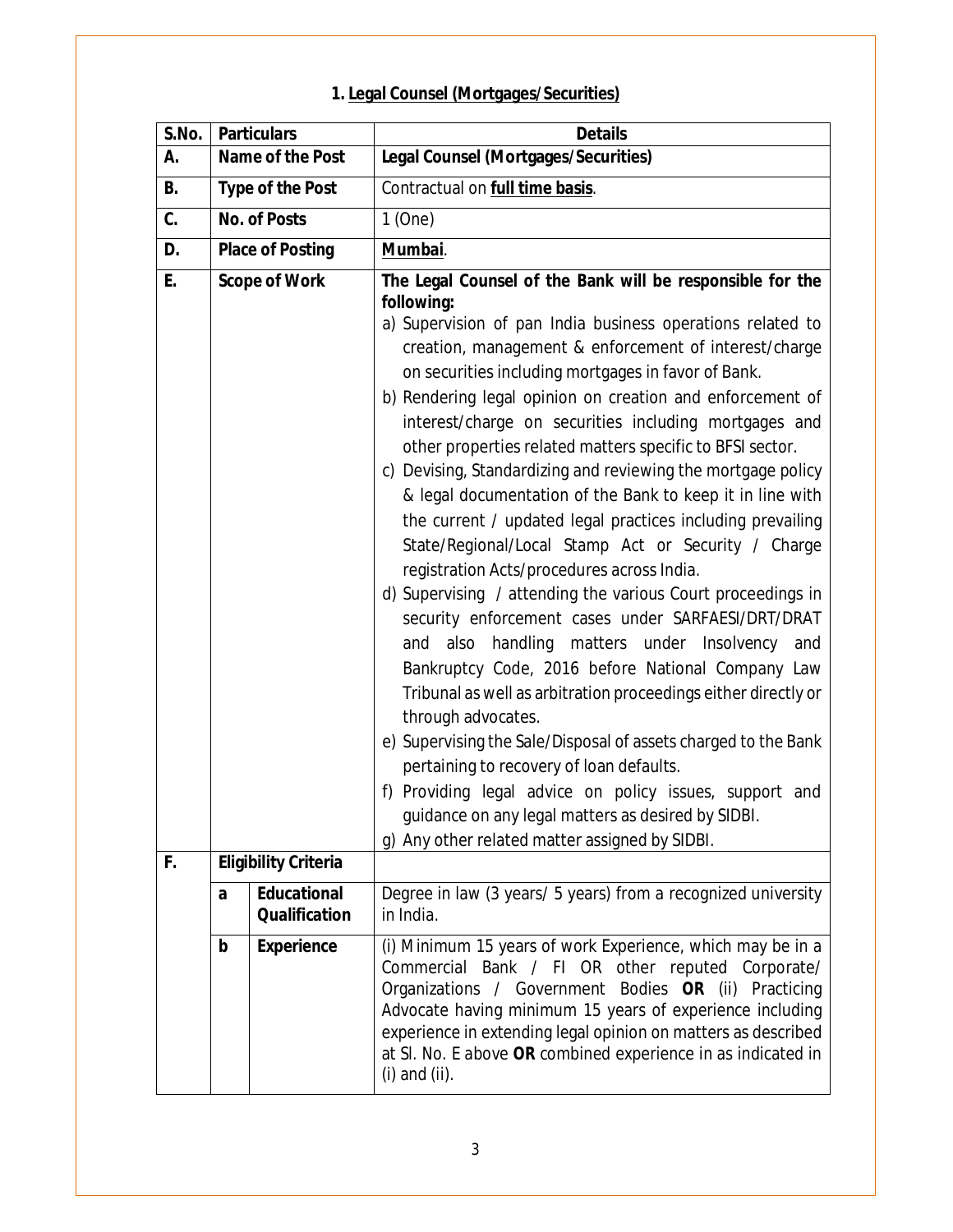|    |              |  | (ii) Preference shall be given to candidates having active Bar<br>license to practice AND/OR having<br>expertise<br>SARFAESI/DRT/DRAT & Asset Disposal.                            |  |  |  |  |
|----|--------------|--|------------------------------------------------------------------------------------------------------------------------------------------------------------------------------------|--|--|--|--|
| G. | Remuneration |  | The renumeration would be at market linked compensation.<br>The same shall not be a limiting factor for the right candidate<br>and will be mutually decided on case to case basis. |  |  |  |  |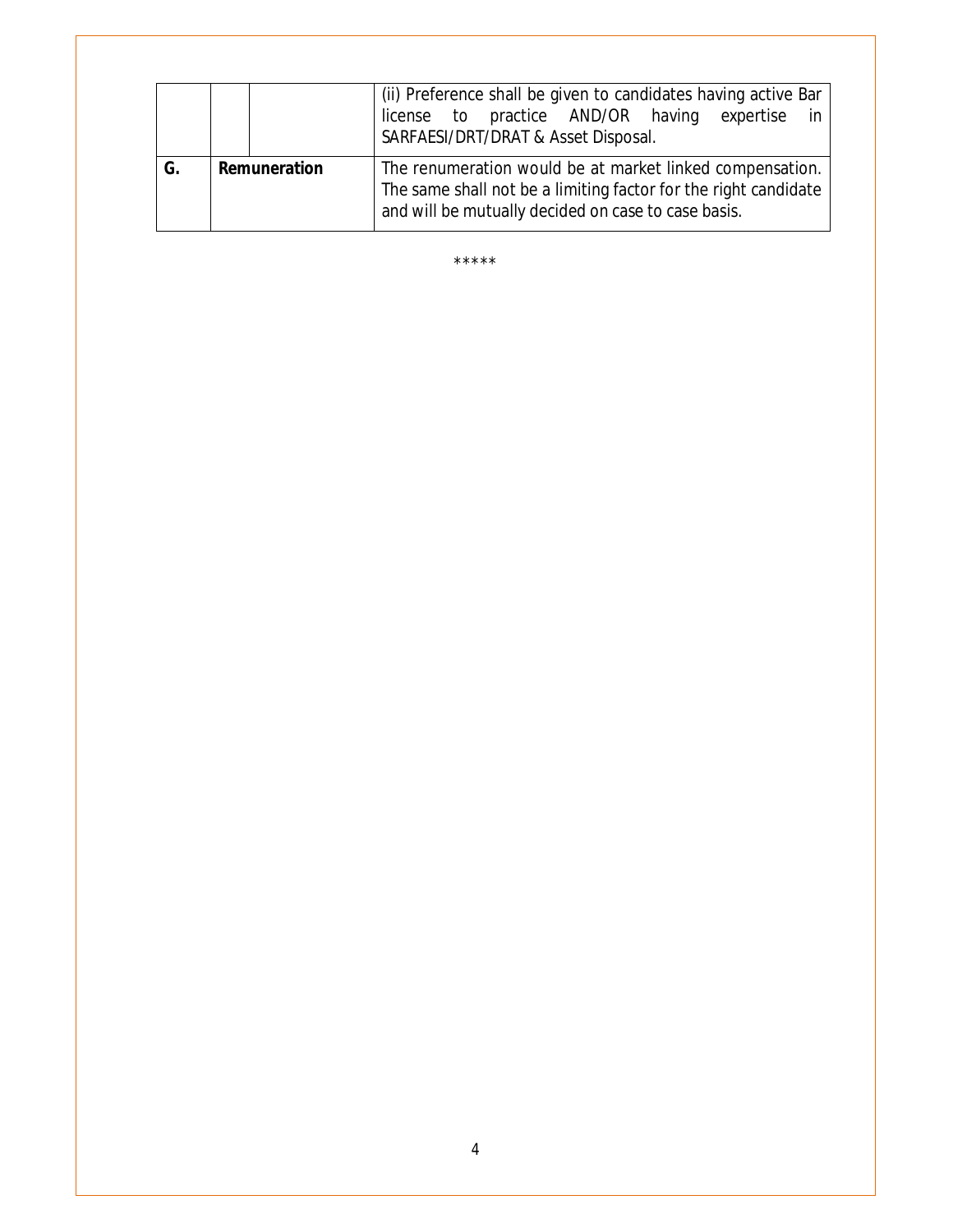# **2. Chief Officer (Supply Chain Finance)**

| А.       |   | Name of the Post                             | <b>Chief Officer (Supply Chain Finance)</b>                                                                                                                                                                                                                                                                                                                                                                                                                                                                                                                                                                                                                                                                                                                                                                                                                                                                                                                                                                                                                                                                                                                                                                                                                                                                                                                                                                                                                                                                                                                                                   |
|----------|---|----------------------------------------------|-----------------------------------------------------------------------------------------------------------------------------------------------------------------------------------------------------------------------------------------------------------------------------------------------------------------------------------------------------------------------------------------------------------------------------------------------------------------------------------------------------------------------------------------------------------------------------------------------------------------------------------------------------------------------------------------------------------------------------------------------------------------------------------------------------------------------------------------------------------------------------------------------------------------------------------------------------------------------------------------------------------------------------------------------------------------------------------------------------------------------------------------------------------------------------------------------------------------------------------------------------------------------------------------------------------------------------------------------------------------------------------------------------------------------------------------------------------------------------------------------------------------------------------------------------------------------------------------------|
| В.       |   | <b>Type of the Post</b>                      | Contractual on full time basis.                                                                                                                                                                                                                                                                                                                                                                                                                                                                                                                                                                                                                                                                                                                                                                                                                                                                                                                                                                                                                                                                                                                                                                                                                                                                                                                                                                                                                                                                                                                                                               |
| C.       |   | <b>No. of Posts</b>                          | $1$ (One)                                                                                                                                                                                                                                                                                                                                                                                                                                                                                                                                                                                                                                                                                                                                                                                                                                                                                                                                                                                                                                                                                                                                                                                                                                                                                                                                                                                                                                                                                                                                                                                     |
| D.       |   | <b>Place of Posting</b>                      | <b>Lucknow</b>                                                                                                                                                                                                                                                                                                                                                                                                                                                                                                                                                                                                                                                                                                                                                                                                                                                                                                                                                                                                                                                                                                                                                                                                                                                                                                                                                                                                                                                                                                                                                                                |
| E.<br>F. |   | Scope of work<br><b>Eligibility Criteria</b> | The Chief Officer will be responsible for the following:<br>a) Build-up of a sustainable supply chain/ channel finance<br>portfolio for the Bank by contributing to development of<br>the overall financing framework, policy guidelines and<br>credit products/ models, identification and addressing the<br>associated risks with digital and off-line models, and,<br>adoption of best market practices/ industry knowledge.<br>b) Sourcing of deals for supply chain financing/ invoice<br>discounting/similar financing programmes for MSMEs.<br>c) Leading the team in conducting due diligence, negotiation,<br>internal processing, evaluation and finalization of deals,<br>legal & regulatory review, finalization of appraisal,<br>documentation, disbursements and follow up/ monitoring,<br>etc.<br>d) System automation/ digitization/ IT integration with<br>SIDBI's system for supply chain financing programmes<br>coordinating with technology service providers/ digital<br>supply chain platforms/ TReDS platforms.<br>Innovative and effective engagement with digital supply<br>e)<br>chain platforms/ corporate and other buyers/ suppliers/<br>dealers/ various other stakeholders in the supply chain/<br>channel financing industry.<br>Local and outstation travel would be required in<br>f)<br>connection with sourcing the business/co-ordinating with<br>various stakeholders/ financing/ dissemination of SIDBI'<br>schemes, etc.<br>g) Any other work, in the area of expertise and in the interest<br>of the Bank as advised by the Bank from time-to-time. |
|          |   |                                              |                                                                                                                                                                                                                                                                                                                                                                                                                                                                                                                                                                                                                                                                                                                                                                                                                                                                                                                                                                                                                                                                                                                                                                                                                                                                                                                                                                                                                                                                                                                                                                                               |
|          | a | <b>Age limit</b>                             | The candidate should not be more than 45 years old as on<br>December 31, 2021.                                                                                                                                                                                                                                                                                                                                                                                                                                                                                                                                                                                                                                                                                                                                                                                                                                                                                                                                                                                                                                                                                                                                                                                                                                                                                                                                                                                                                                                                                                                |
|          | b | <b>Educational</b><br><b>Qualification</b>   | MBA/PGDM/PGDBM/CA/CFA/Post-Graduate in Economics/<br>Commerce/Law/ Finance/ Risk Management or equivalent<br>degree/ diploma from Institute/ University of repute.                                                                                                                                                                                                                                                                                                                                                                                                                                                                                                                                                                                                                                                                                                                                                                                                                                                                                                                                                                                                                                                                                                                                                                                                                                                                                                                                                                                                                            |
|          | C | <b>Experience</b>                            | (As on December 31, 2021)                                                                                                                                                                                                                                                                                                                                                                                                                                                                                                                                                                                                                                                                                                                                                                                                                                                                                                                                                                                                                                                                                                                                                                                                                                                                                                                                                                                                                                                                                                                                                                     |
|          |   |                                              | 1. Minimum 15 years' experience including working in<br>Banks/FIs/NBFCs/Fintechs/Consulting etc.<br>2. Aforesaid experience to include minimum 5-7 years'<br>experience in supply chain finance industry, including,                                                                                                                                                                                                                                                                                                                                                                                                                                                                                                                                                                                                                                                                                                                                                                                                                                                                                                                                                                                                                                                                                                                                                                                                                                                                                                                                                                          |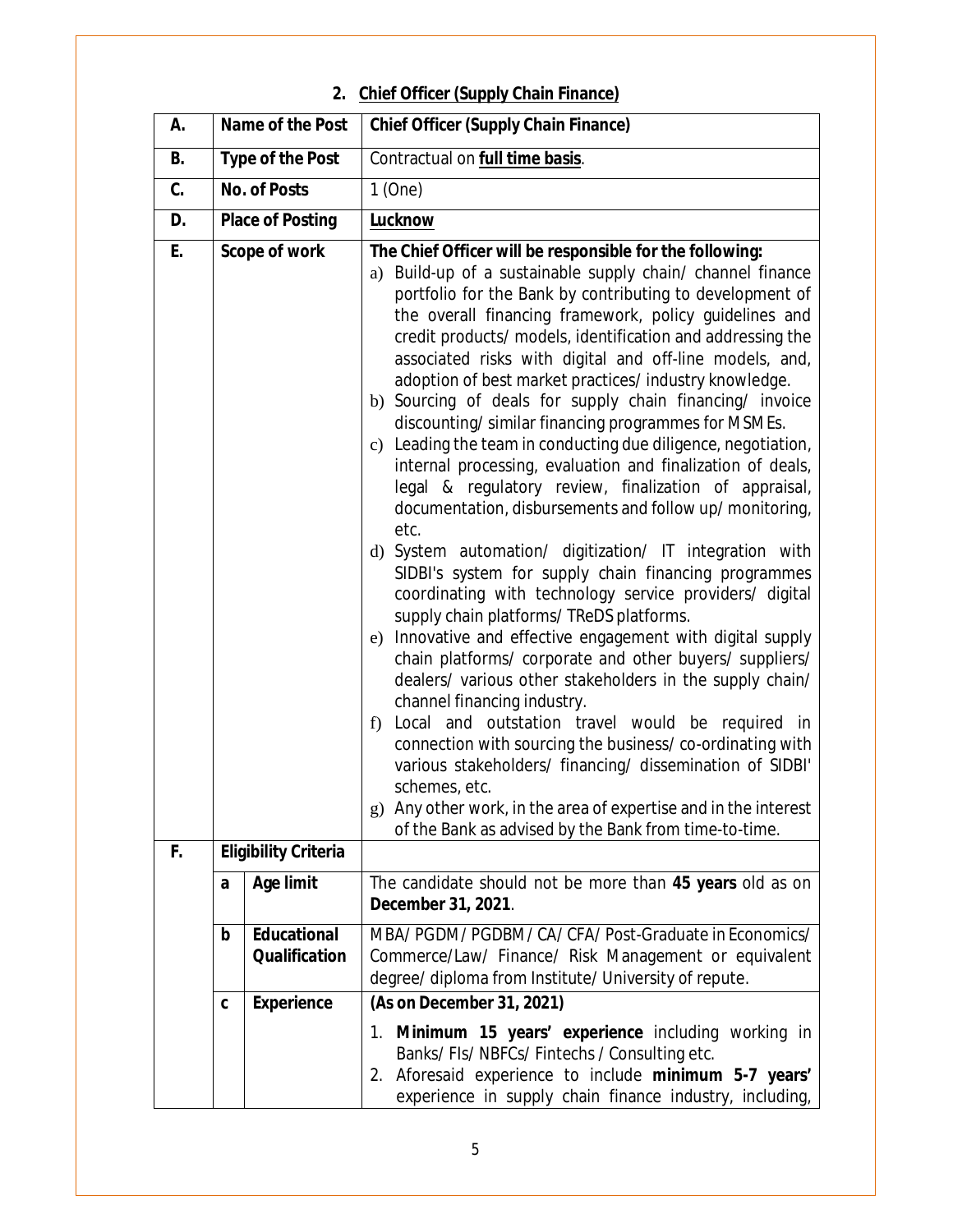|    |              | Invoice Financing, Channel/Dealer Financing,<br><b>Bills</b>                                                                                                                                                                                                                                                               |
|----|--------------|----------------------------------------------------------------------------------------------------------------------------------------------------------------------------------------------------------------------------------------------------------------------------------------------------------------------------|
|    |              | Discounting and similar financing arrangements, either as<br>part of financing team/lead role/consulting in operations,<br>analysis or equivalent including in Fintechs/ Supply Chain<br>platform.                                                                                                                         |
|    |              | 3. Preference will be given to those associated with digital<br>supply chain finance programmes/ platforms and/ or with<br>full automation of supply chain financing in Banks/ FIs/<br>NBFCs/Digital Supply Chain Platforms/TReDS etc.<br>4. Relevant experience in IT/ system integration would be an<br>added advantage. |
|    |              | Note: The Bank reserves the right to Note: Applications<br>without relevant experience certificate would be rejected.                                                                                                                                                                                                      |
| G. | Remuneration | The renumeration would be at market linked compensation.<br>The same shall not be a limiting factor for the right candidate<br>and will be on case to case basis.                                                                                                                                                          |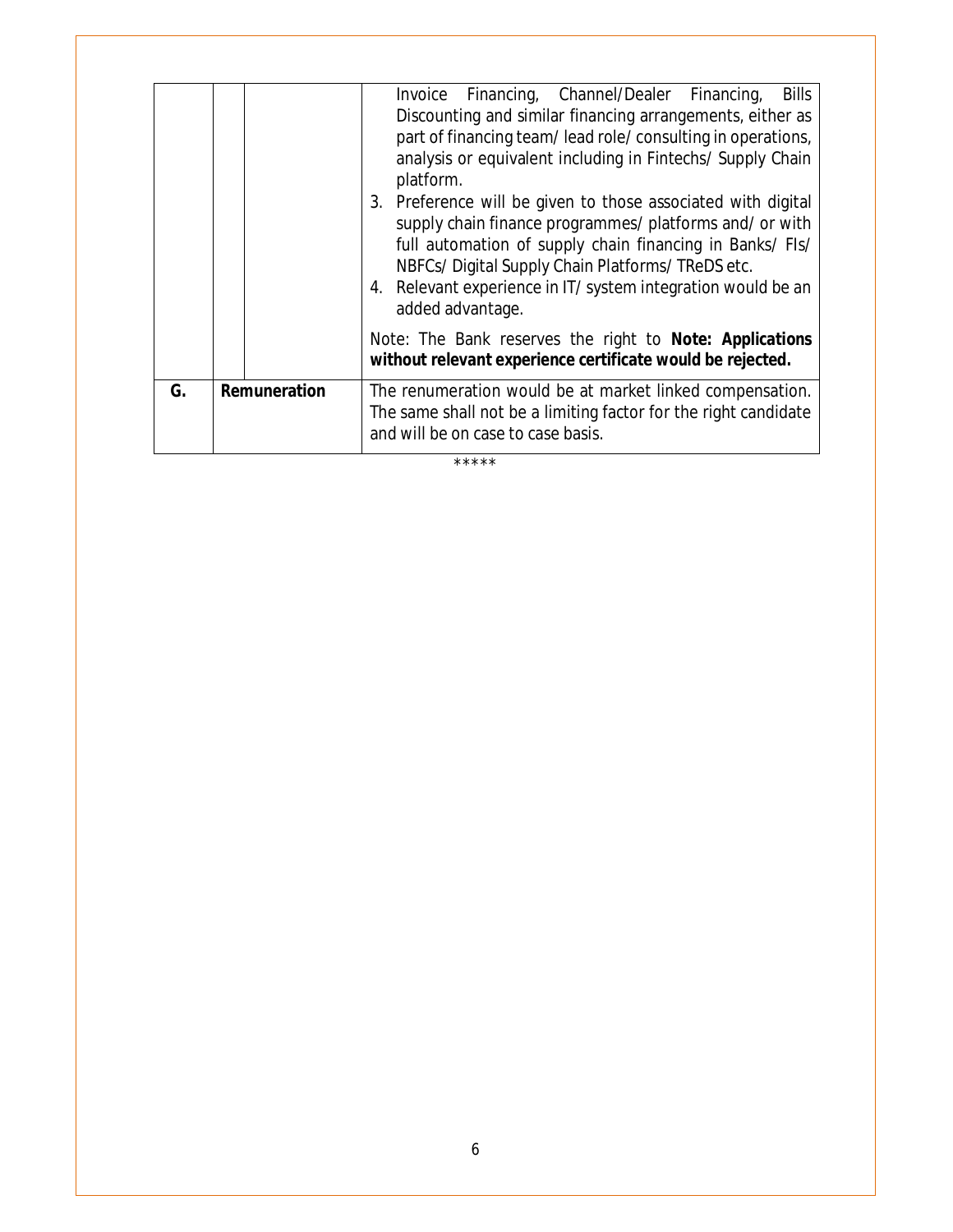# **3. Lead Officer (Supply Chain Finance)**

| А. |   | Name of the Post                           | Lead Officer (Supply Chain Finance)                                                                                                                                                                                                                                                                                                                                                                                                                                                                                                                                                                                                                                                                                                                                                                                                                                                                                                                                                                                                                                                                                                                                                                                                          |
|----|---|--------------------------------------------|----------------------------------------------------------------------------------------------------------------------------------------------------------------------------------------------------------------------------------------------------------------------------------------------------------------------------------------------------------------------------------------------------------------------------------------------------------------------------------------------------------------------------------------------------------------------------------------------------------------------------------------------------------------------------------------------------------------------------------------------------------------------------------------------------------------------------------------------------------------------------------------------------------------------------------------------------------------------------------------------------------------------------------------------------------------------------------------------------------------------------------------------------------------------------------------------------------------------------------------------|
| В. |   | <b>Type of the Post</b>                    | Contractual on full time basis.                                                                                                                                                                                                                                                                                                                                                                                                                                                                                                                                                                                                                                                                                                                                                                                                                                                                                                                                                                                                                                                                                                                                                                                                              |
| C. |   | <b>No. of Posts</b>                        | $1$ (One)                                                                                                                                                                                                                                                                                                                                                                                                                                                                                                                                                                                                                                                                                                                                                                                                                                                                                                                                                                                                                                                                                                                                                                                                                                    |
| D. |   | <b>Place of Posting</b>                    | <b>Lucknow</b>                                                                                                                                                                                                                                                                                                                                                                                                                                                                                                                                                                                                                                                                                                                                                                                                                                                                                                                                                                                                                                                                                                                                                                                                                               |
| E. |   | Scope of work                              | The Lead Officer will be responsible for the following:<br>a) Business development/ lead generation and end-to-end<br>conducting due diligence, negotiation, evaluation and<br>finalization of deals, internal processing & appraisal, legal<br>& regulatory review, documentation, disbursements and<br>follow up/ monitoring, etc. for supply chain financing/<br>invoice discounting/ similar financing programmes for<br>MSMEs.<br>b) System automation/ digitization/ IT integration with<br>SIDBI's system for supply chain financing programmes<br>coordinating with technology service providers/ digital<br>supply chain platforms/ TReDS platforms.<br>c) Engagement with various stakeholders in the supply chain/<br>channel financing industry.<br>d) Back office support services.<br>e) Dissemination of SIDBI's schemes for supply chain/channel<br>financing amongst MSME/ sector.<br>f) Local and outstation travel would be required in<br>connection with sourcing the business/co-ordinating with<br>various stakeholders/ financing/ dissemination of SIDBI'<br>schemes, etc.<br>Any other work, in the area of expertise and in the interest<br>$\mathbf{g}$<br>of the Bank as advised by the Bank from time-to-time. |
| F. |   | <b>Eligibility Criteria</b>                |                                                                                                                                                                                                                                                                                                                                                                                                                                                                                                                                                                                                                                                                                                                                                                                                                                                                                                                                                                                                                                                                                                                                                                                                                                              |
|    | a | <b>Age limit</b>                           | The candidate should not be more than 40 years old as on<br>December 31, 2021.                                                                                                                                                                                                                                                                                                                                                                                                                                                                                                                                                                                                                                                                                                                                                                                                                                                                                                                                                                                                                                                                                                                                                               |
|    | b | <b>Educational</b><br><b>Qualification</b> | MBA/ PGDM/ PGDBM/ CA/ CFA/ Post-Graduate<br>in<br>Economics/Commerce/Law/Finance/Risk Management<br><b>or</b><br>equivalent degree/ diploma from Institute/University<br>0f<br>repute.                                                                                                                                                                                                                                                                                                                                                                                                                                                                                                                                                                                                                                                                                                                                                                                                                                                                                                                                                                                                                                                       |
|    | C | <b>Experience</b>                          | (As on December 31, 2021)<br>1. Minimum 10 years' experience including working in<br>Banks/FIs/NBFCs/Fintechs/Consulting etc.<br>2. Aforesaid experience to include minimum 3-5 years'<br>experience in supply chain finance industry, including,<br>Financing, Channel/Dealer<br>Invoice<br>Financing,<br><b>Bills</b><br>Discounting and similar financing arrangements, either as<br>part of financing team/ other role/ consulting in                                                                                                                                                                                                                                                                                                                                                                                                                                                                                                                                                                                                                                                                                                                                                                                                    |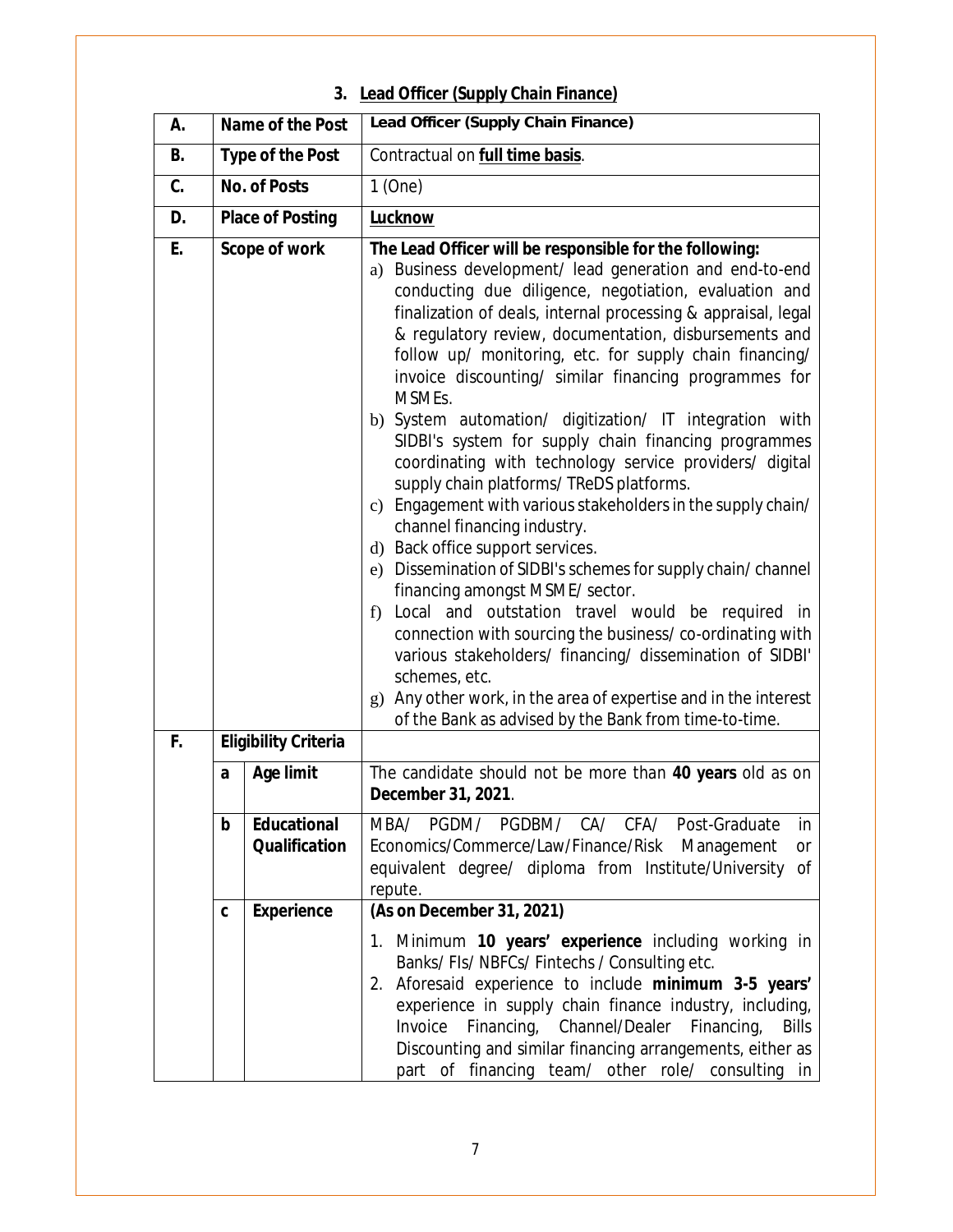|    |              | operations, analysis or equivalent including in Fintechs/<br>Supply Chain platform.<br>3. Preference will be given to those associated with digital<br>supply chain finance programmes/ platforms. |
|----|--------------|----------------------------------------------------------------------------------------------------------------------------------------------------------------------------------------------------|
|    |              | Note: Applications without relevant experience certificate<br>would be rejected.                                                                                                                   |
| G. | Remuneration | The renumeration would be at market linked compensation.<br>The same shall not be a limiting factor for the right candidate<br>and will be on case to case basis.                                  |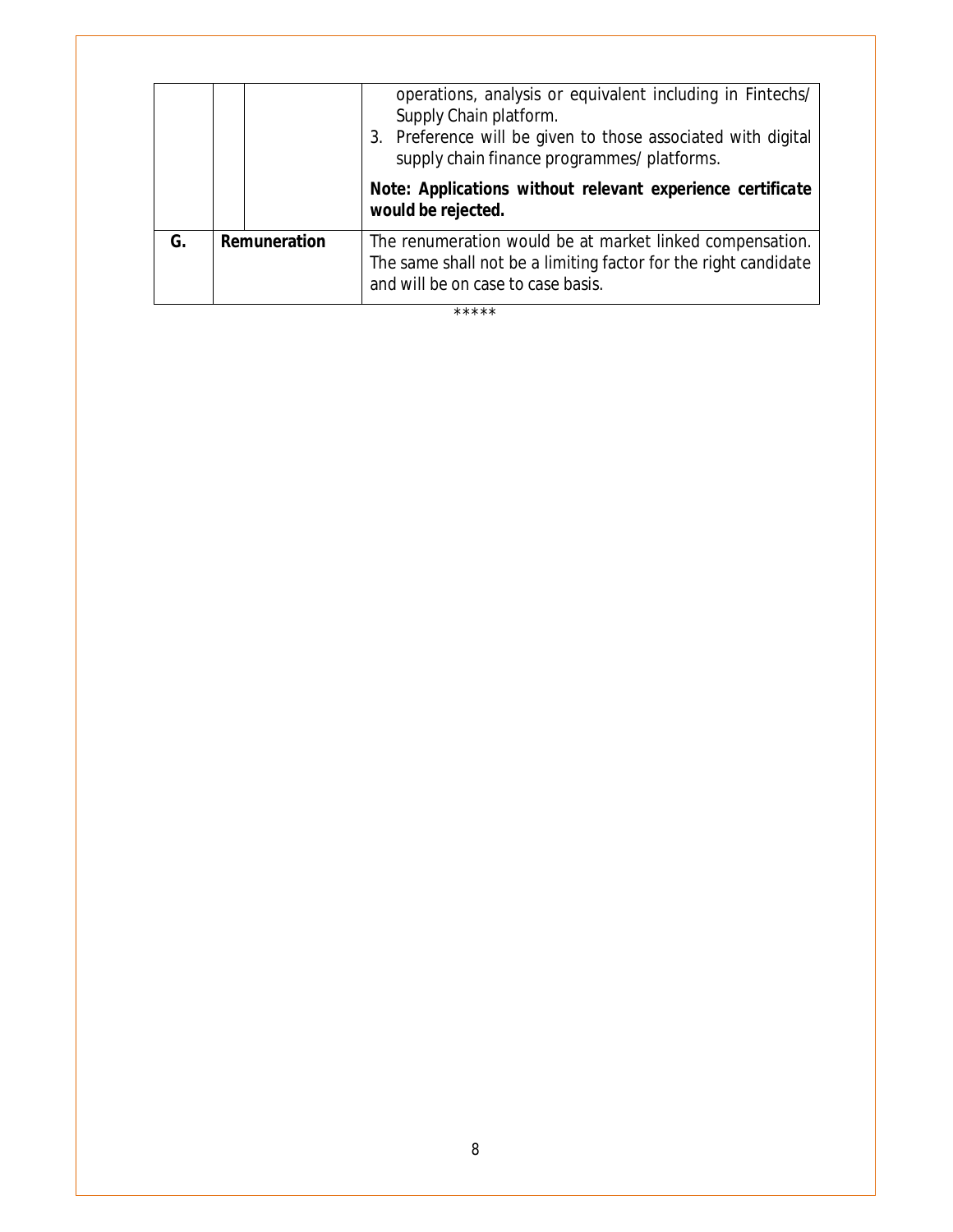| А. |   | Name of the Post                           | Principle Investment Officer (Equity & Venture Debt)                                                                                                                                                                                                                                                                                                                                                                                                                                                                                                                                                                                                                           |
|----|---|--------------------------------------------|--------------------------------------------------------------------------------------------------------------------------------------------------------------------------------------------------------------------------------------------------------------------------------------------------------------------------------------------------------------------------------------------------------------------------------------------------------------------------------------------------------------------------------------------------------------------------------------------------------------------------------------------------------------------------------|
| В. |   | <b>Type of the Post</b>                    | Contractual on full time basis.                                                                                                                                                                                                                                                                                                                                                                                                                                                                                                                                                                                                                                                |
| C. |   | <b>No. of Posts</b>                        | 1(One)                                                                                                                                                                                                                                                                                                                                                                                                                                                                                                                                                                                                                                                                         |
| D. |   | <b>Place of Posting</b>                    | <b>New Delhi / Lucknow</b>                                                                                                                                                                                                                                                                                                                                                                                                                                                                                                                                                                                                                                                     |
| E. |   | Scope of work                              | The Principle Investment Officer will be responsible for the<br>following:<br>✔ Sourcing of deals for venture debt/ equity/ quasi-<br>equity/similar funding/ financial assistance to MSME start-<br>ups/early staged enterprises.<br>$\checkmark$ Leading the team in conducting due diligence, negotiation,<br>internal processing, evaluation and finalization of deals,<br>legal & regulatory review, finalization of appraisal,<br>documentation, disbursements and follow up/ monitoring,<br>etc.<br>$\checkmark$ Working with team to define growth goals and ensure that<br>they are achieved.<br>$\checkmark$ Innovative and effective engagement with fund managers/ |
|    |   |                                            | VCs/PE investors in the industry.<br>$\checkmark$ Creating summary reports, factsheets & customized<br>presentations.<br>√ Dissemination of SIDBI's Schemes for MSME start-ups/<br>early stage enterprises.<br>$\checkmark$ Local and outstation travel would be required in<br>connection with financing such enterprises/dissemination<br>of SIDBI' schemes.<br>Any other work, in the area of expertise and in the interest<br>$\checkmark$<br>of the Bank as advised by the Bank from time-to-time.                                                                                                                                                                        |
| F. |   | <b>Eligibility Criteria</b>                |                                                                                                                                                                                                                                                                                                                                                                                                                                                                                                                                                                                                                                                                                |
|    | a | <b>Age limit</b>                           | The candidate should not be more than 40 years old as on<br>December 31, 2021.                                                                                                                                                                                                                                                                                                                                                                                                                                                                                                                                                                                                 |
|    | b | <b>Educational</b><br><b>Qualification</b> | MBA/PGDM/PGDBM/CA/CFA/Post-Graduate in Economics/<br>Finance/ Risk Management or equivalent degree/ diploma<br>from premier Institute/ University of repute.                                                                                                                                                                                                                                                                                                                                                                                                                                                                                                                   |
|    | C | <b>Experience</b>                          | (As on December 31, 2021)<br>1. Minimum 7 years' experience in venture capital/ private<br>equity/ venture debt/ investment banking/ VC consulting<br>industry.<br>2. Relevant experience in following areas would be an added<br>advantage:<br>Part of investment team in start-up/ MSME focused AIFs/<br>(i)<br>funds/<br>(ii) start-up/ AIF ecosystem level exposure<br>(iii) technology related background/experience/expertise<br>(iv) relevant investment banking/consulting experience.                                                                                                                                                                                 |

#### **4. Principle Investment Officer (Equity & Venture Debt)**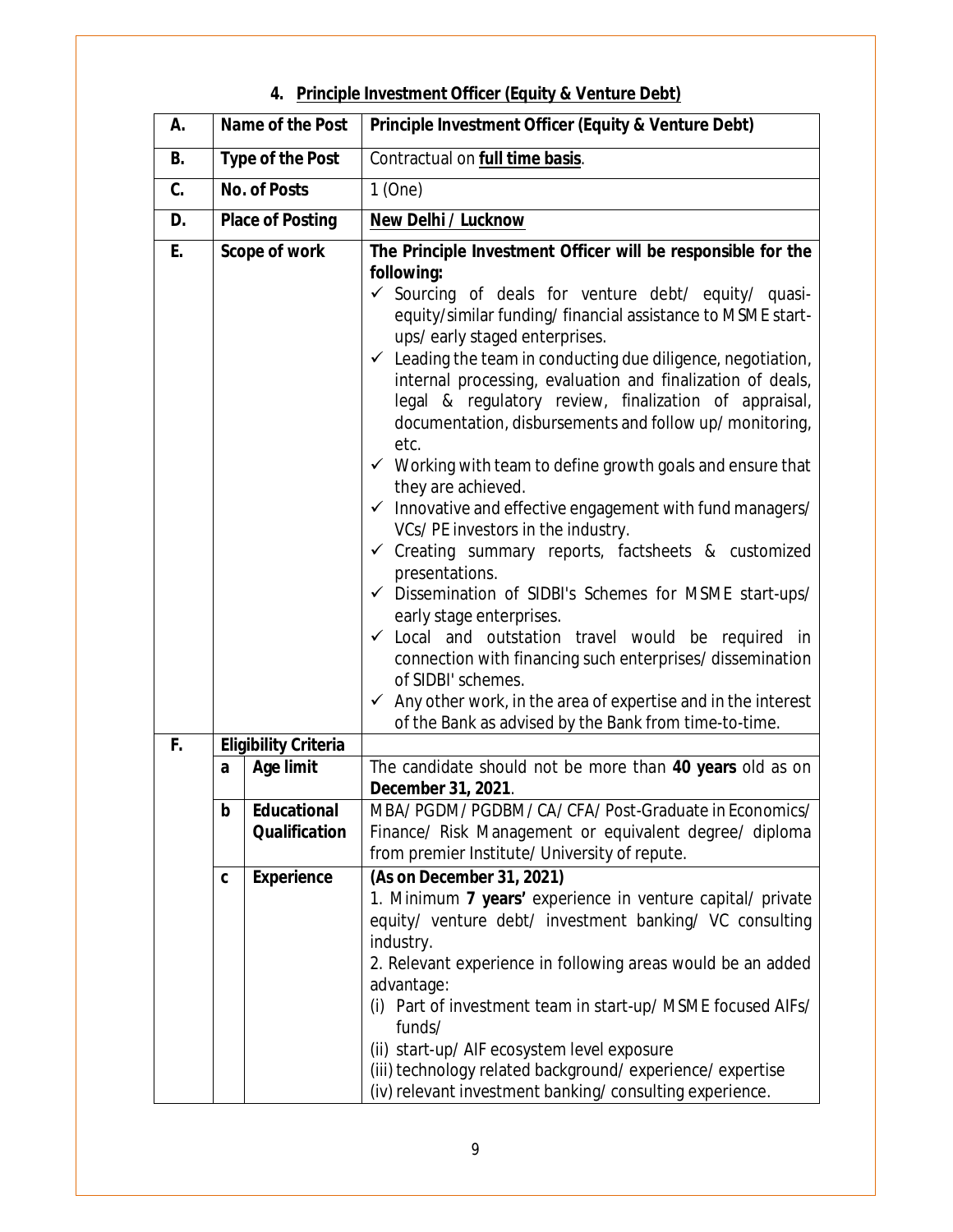|    |              | Note: Applications without relevant experience certificate<br>would be rejected.                      |
|----|--------------|-------------------------------------------------------------------------------------------------------|
| G. | Remuneration | The renumeration would be at market linked compensation.                                              |
|    |              | The same shall not be a limiting factor for the right candidate<br>and will be on case to case basis. |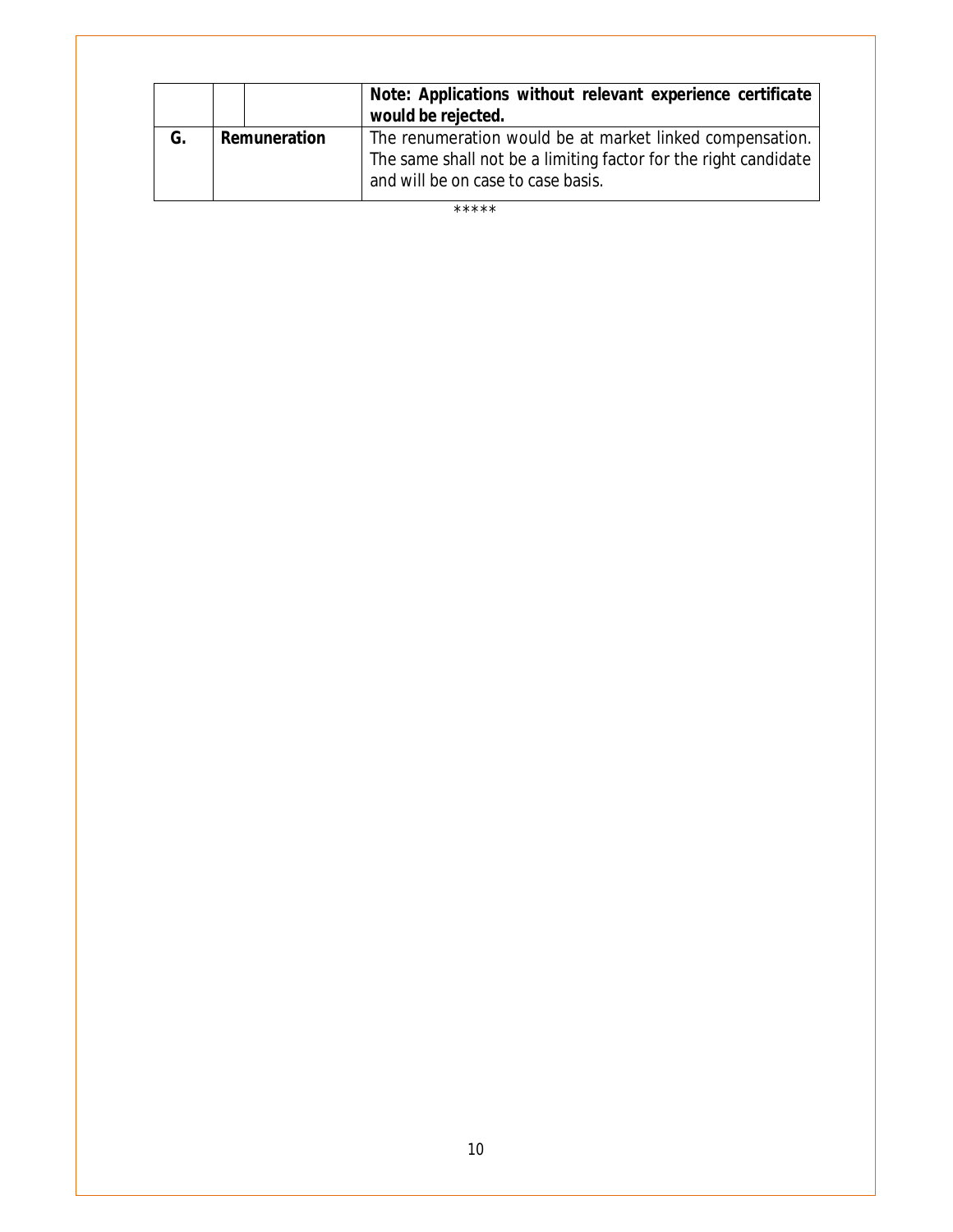#### **A. Name of the Post Lead Specialist (Equity & Venture Debt Ops) B. Type of the Post Contractual on full time basis. C. No. of Posts**  $2$  (Two) **D. Place of Posting New Delhi / Lucknow**. **E. Scope of work The Lead Specialists will be responsible for the following:**  $\checkmark$  Appraisal of venture debt/ equity/ quasi-equity/similar funding/ financial assistance to MSME start-ups/ early staged enterprises.  $\checkmark$  Business development/ Lead generation and end-to-end conducting due diligence, negotiation, internal processing, evaluation and finalization of deals, legal & regulatory review, documentation, disbursements and follow up/ monitoring, etc.  $\checkmark$  Dissemination of SIDBI's Schemes for MSME start-ups/ early stage enterprises.  $\checkmark$  Local and outstation travel would be required in connection with financing such enterprises/ dissemination of SIDBI' schemes.  $\checkmark$  Any other work, in the area of expertise and in the interest of the Bank as advised by the Bank from time-to-time. **F. Eligibility Criteria a Age limit** The candidate should not be more than **35 years** old as on **December 31, 2021**. **b Educational Qualification** MBA/ PGDM/ PGDBM/ CA/ CFA/ Post-Graduate in Economics/ Finance/ Risk Management or equivalent degree/ diploma from premier Institute/ University of repute. **c Experience** *(As on December 31, 2021)* 1. Minimum **5 years' experience** in venture capital/ private equity/ venture debt industry/ credit experience in a Bank/ FI/ NBFC's. 2. Out of total 5 years' experience, minimum 3 years' experience required either as part of investment team/ analyst/ equivalent in AIFs/ Venture capital/ private equity/ venture debt industry. **Note:** *Applications without relevant experience certificate would be rejected.* **G. Remuneration** The renumeration would be at market linked compensation. The same shall not be a limiting factor for the right candidate and will be on case to case basis.

#### **5. Lead Specialist (Equity & Venture Debt Ops)**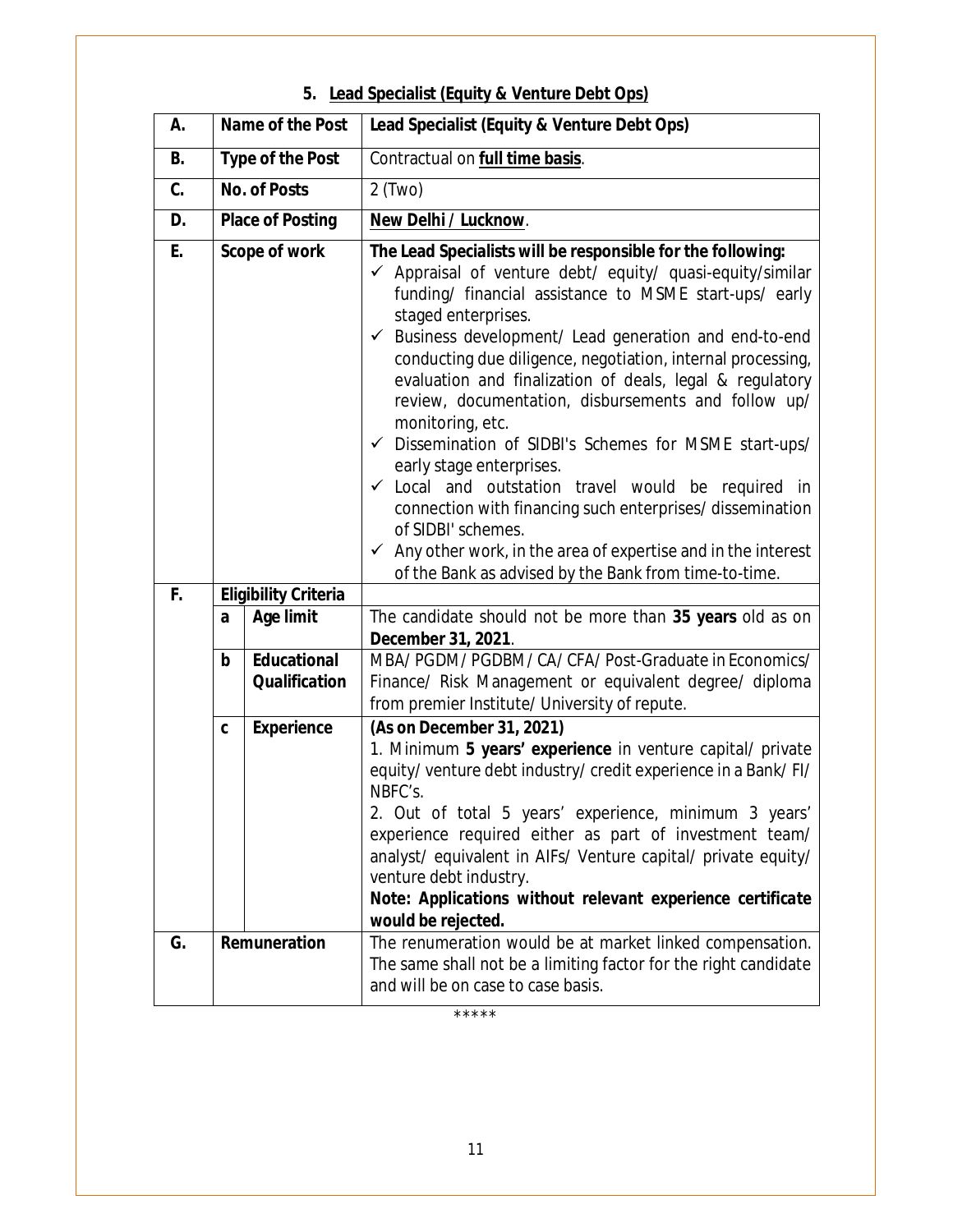| A. | Name of the Post        |                             | <b>Statistician</b>                                                                                                                                                                                                                                                                                                                                                                                                                                                                                                                                                                                                                                                                                                                                                                                                                                                                                                                                                                                                                                                                                                                                           |
|----|-------------------------|-----------------------------|---------------------------------------------------------------------------------------------------------------------------------------------------------------------------------------------------------------------------------------------------------------------------------------------------------------------------------------------------------------------------------------------------------------------------------------------------------------------------------------------------------------------------------------------------------------------------------------------------------------------------------------------------------------------------------------------------------------------------------------------------------------------------------------------------------------------------------------------------------------------------------------------------------------------------------------------------------------------------------------------------------------------------------------------------------------------------------------------------------------------------------------------------------------|
| В. | <b>Type of the Post</b> |                             | Contractual on full time basis.                                                                                                                                                                                                                                                                                                                                                                                                                                                                                                                                                                                                                                                                                                                                                                                                                                                                                                                                                                                                                                                                                                                               |
| C. | <b>No. of Posts</b>     |                             | $1$ (One)                                                                                                                                                                                                                                                                                                                                                                                                                                                                                                                                                                                                                                                                                                                                                                                                                                                                                                                                                                                                                                                                                                                                                     |
| D. |                         | <b>Place of Posting</b>     | Mumbai.                                                                                                                                                                                                                                                                                                                                                                                                                                                                                                                                                                                                                                                                                                                                                                                                                                                                                                                                                                                                                                                                                                                                                       |
| E. |                         | <b>Scope of work</b>        | The Statistician will be responsible for the following:                                                                                                                                                                                                                                                                                                                                                                                                                                                                                                                                                                                                                                                                                                                                                                                                                                                                                                                                                                                                                                                                                                       |
|    |                         |                             | Analyzing and evaluating national and international<br>a)<br>economic & financial indicators of relevance to the<br>Bank with specific implications for the MSME sector.<br>b) To undertake collection, compilation, analysis and<br>interpretation of economic and financial data from<br>various sources,<br>c) undertake statistical analysis involving modern<br>statistical/econometric models, empirical testing of<br>data etc.,<br>d) to undertake conceptual and methodological studies<br>on various types of statistics relating to money and<br>banking, prices, saving and investment, national<br>accounts, index numbers, etc.,<br>e) Periodic analysis & presentation of the business<br>profile of the Bank to its stakeholders, media and<br>public for enhancing Bank's external profile, impact<br>and influence.<br>Candidates having hands on experience in packages<br>f<br>like STATA (Data Analysis and Statistical Software),<br>SAS (Statistical Analysis System), R, Python and<br>EVIEWS will be given preference.<br>g) Any other work, in the area of expertise and in the<br>interest of the Bank as advised by the Bank from |
|    |                         |                             | time-to-time.                                                                                                                                                                                                                                                                                                                                                                                                                                                                                                                                                                                                                                                                                                                                                                                                                                                                                                                                                                                                                                                                                                                                                 |
| F. |                         | <b>Eligibility Criteria</b> |                                                                                                                                                                                                                                                                                                                                                                                                                                                                                                                                                                                                                                                                                                                                                                                                                                                                                                                                                                                                                                                                                                                                                               |
|    | a                       | <b>Age limit</b>            | The candidate should not be more than 40 years old as on<br>December 31, 2021.                                                                                                                                                                                                                                                                                                                                                                                                                                                                                                                                                                                                                                                                                                                                                                                                                                                                                                                                                                                                                                                                                |
|    | b                       | <b>Educational</b>          | Post-Graduation in Statistics/ Mathematics/ Economics as                                                                                                                                                                                                                                                                                                                                                                                                                                                                                                                                                                                                                                                                                                                                                                                                                                                                                                                                                                                                                                                                                                      |
|    |                         | <b>Qualification</b>        | full-time course from recognized Institute/ University with<br>minimum 60% marks (or its equivalent). Additional<br>qualification of MBA/PGDBM/B.Tech. will be advantageous.                                                                                                                                                                                                                                                                                                                                                                                                                                                                                                                                                                                                                                                                                                                                                                                                                                                                                                                                                                                  |
|    | C                       | <b>Experience</b>           | (As on December 31, 2021)                                                                                                                                                                                                                                                                                                                                                                                                                                                                                                                                                                                                                                                                                                                                                                                                                                                                                                                                                                                                                                                                                                                                     |
|    |                         |                             | Minimum 5 years of work Experience, which may be in a<br>Commercial Bank / FI OR other reputed Corporate/ Rating<br>Agencies / Organizations / Government Bodies<br>Note: Applications without relevant experience certificate<br>would be rejected.                                                                                                                                                                                                                                                                                                                                                                                                                                                                                                                                                                                                                                                                                                                                                                                                                                                                                                          |
| G. | Remuneration            |                             | The renumeration would be at market linked compensation.<br>The same shall not be a limiting factor for the right candidate<br>and will be on case to case basis.                                                                                                                                                                                                                                                                                                                                                                                                                                                                                                                                                                                                                                                                                                                                                                                                                                                                                                                                                                                             |

## **6. Statistician**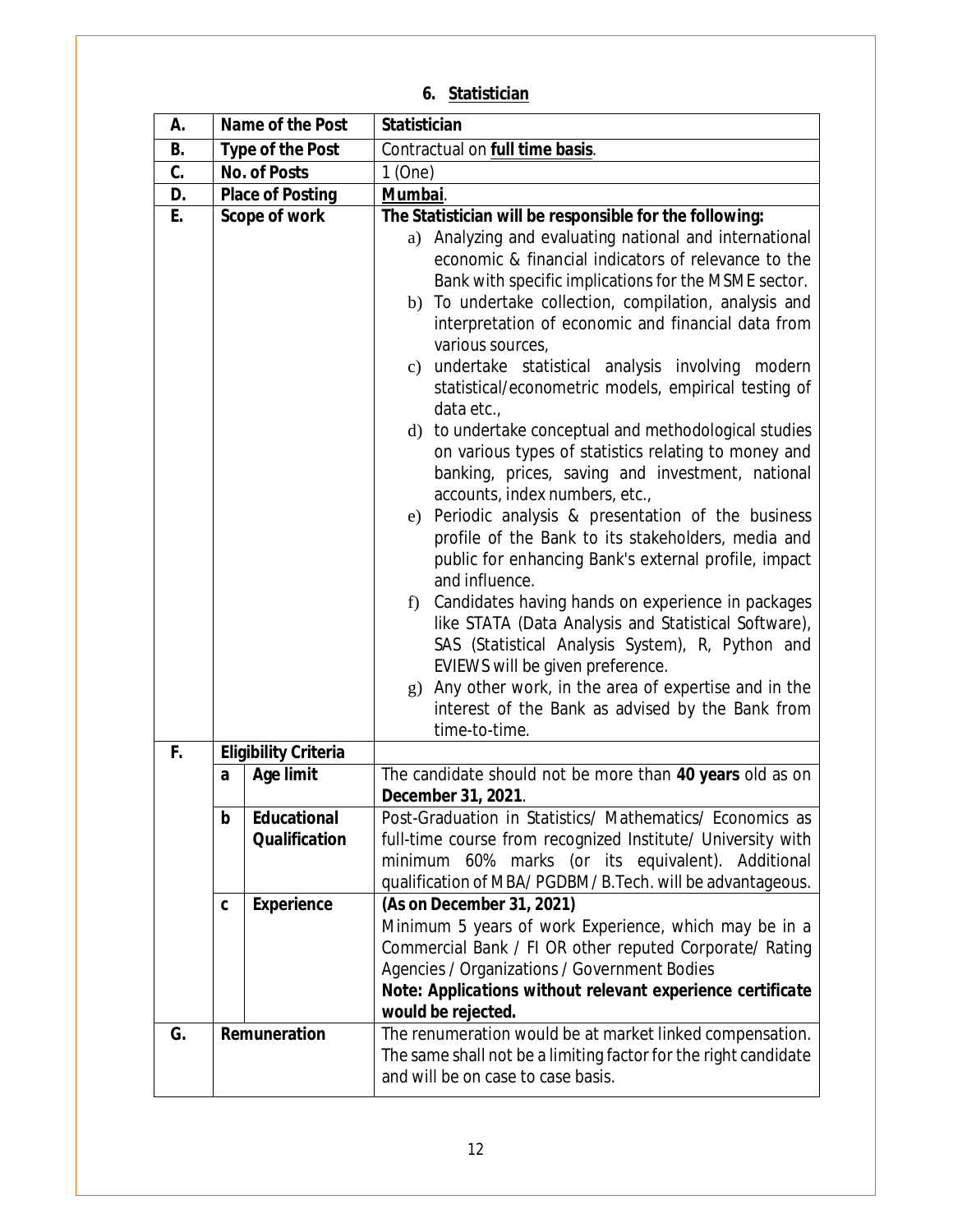| А. | Name of the Post        |                                            | Data Scientist (DS)                                                                                                                                                                                                                                                                                                                                                                                                                                                                                                                                                                                                                                                                                                                                                                                                                                                                                                                                                                                           |
|----|-------------------------|--------------------------------------------|---------------------------------------------------------------------------------------------------------------------------------------------------------------------------------------------------------------------------------------------------------------------------------------------------------------------------------------------------------------------------------------------------------------------------------------------------------------------------------------------------------------------------------------------------------------------------------------------------------------------------------------------------------------------------------------------------------------------------------------------------------------------------------------------------------------------------------------------------------------------------------------------------------------------------------------------------------------------------------------------------------------|
| В. | <b>Type of the Post</b> |                                            | Contractual on full time basis.                                                                                                                                                                                                                                                                                                                                                                                                                                                                                                                                                                                                                                                                                                                                                                                                                                                                                                                                                                               |
| C. | <b>No. of Posts</b>     |                                            | 1(One)                                                                                                                                                                                                                                                                                                                                                                                                                                                                                                                                                                                                                                                                                                                                                                                                                                                                                                                                                                                                        |
| D. | <b>Place of Posting</b> |                                            | Mumbai.                                                                                                                                                                                                                                                                                                                                                                                                                                                                                                                                                                                                                                                                                                                                                                                                                                                                                                                                                                                                       |
| E. | <b>Scope of work</b>    |                                            | The Data Scientist will be responsible for the following:<br>a) Work with stakeholders throughout the organization to<br>identify opportunities for leveraging company data to drive<br>business solutions.<br>b) Mine and analyze data from Bank's databases to drive<br>optimization and improvement of product development,<br>marketing techniques and business strategies.<br>c) Use predictive modeling to increase and optimize<br>customer experiences, revenue generation, ad targeting<br>and other business outcomes.<br>d) Develop custom data models and algorithms to apply to<br>data sets using big data.<br>e) Assess the effectiveness and accuracy of new data sources<br>and data gathering techniques.<br>f) The candidate should have hands on experience in NLP, R,<br>Python etc. and other evolving technologies in data<br>management.<br>Any other work, in the area of expertise and in the interest<br>$\mathfrak{g}$ )<br>of the Bank as advised by the Bank from time-to-time. |
| F. |                         | <b>Eligibility Criteria</b>                |                                                                                                                                                                                                                                                                                                                                                                                                                                                                                                                                                                                                                                                                                                                                                                                                                                                                                                                                                                                                               |
|    | a                       | <b>Age limit</b>                           | The candidate should not be more than 40 years old as on<br>December 31, 2021.                                                                                                                                                                                                                                                                                                                                                                                                                                                                                                                                                                                                                                                                                                                                                                                                                                                                                                                                |
|    | b                       | <b>Educational</b><br><b>Qualification</b> | 1 The candidate should possess B.Tech/B.E./M.Tech/M.E. in<br>Computer Science / IT/Data Science/Machine Learning and AI<br>(Minimum 60% marks compulsory in B.Tech / B.E.) from<br>AICTE/UGC recognized university.<br>2. Professional certifications including Certified data Scientist<br>shall be preferred.                                                                                                                                                                                                                                                                                                                                                                                                                                                                                                                                                                                                                                                                                               |
|    | C                       | <b>Experience</b>                          | (As on December 31, 2021)                                                                                                                                                                                                                                                                                                                                                                                                                                                                                                                                                                                                                                                                                                                                                                                                                                                                                                                                                                                     |
|    |                         |                                            | Minimum 5 years of work Experience in IT / Data Science in<br>BFSI sector out of which minimum 2 years' experience as a<br>Data Scientist.                                                                                                                                                                                                                                                                                                                                                                                                                                                                                                                                                                                                                                                                                                                                                                                                                                                                    |
|    |                         |                                            | Note: Applications without relevant experience certificate<br>would be rejected.                                                                                                                                                                                                                                                                                                                                                                                                                                                                                                                                                                                                                                                                                                                                                                                                                                                                                                                              |
| G. | Remuneration            |                                            | The renumeration would be at market linked compensation.<br>The same shall not be a limiting factor for the right candidate<br>and will be on case to case basis.                                                                                                                                                                                                                                                                                                                                                                                                                                                                                                                                                                                                                                                                                                                                                                                                                                             |

#### **7. Data Scientist**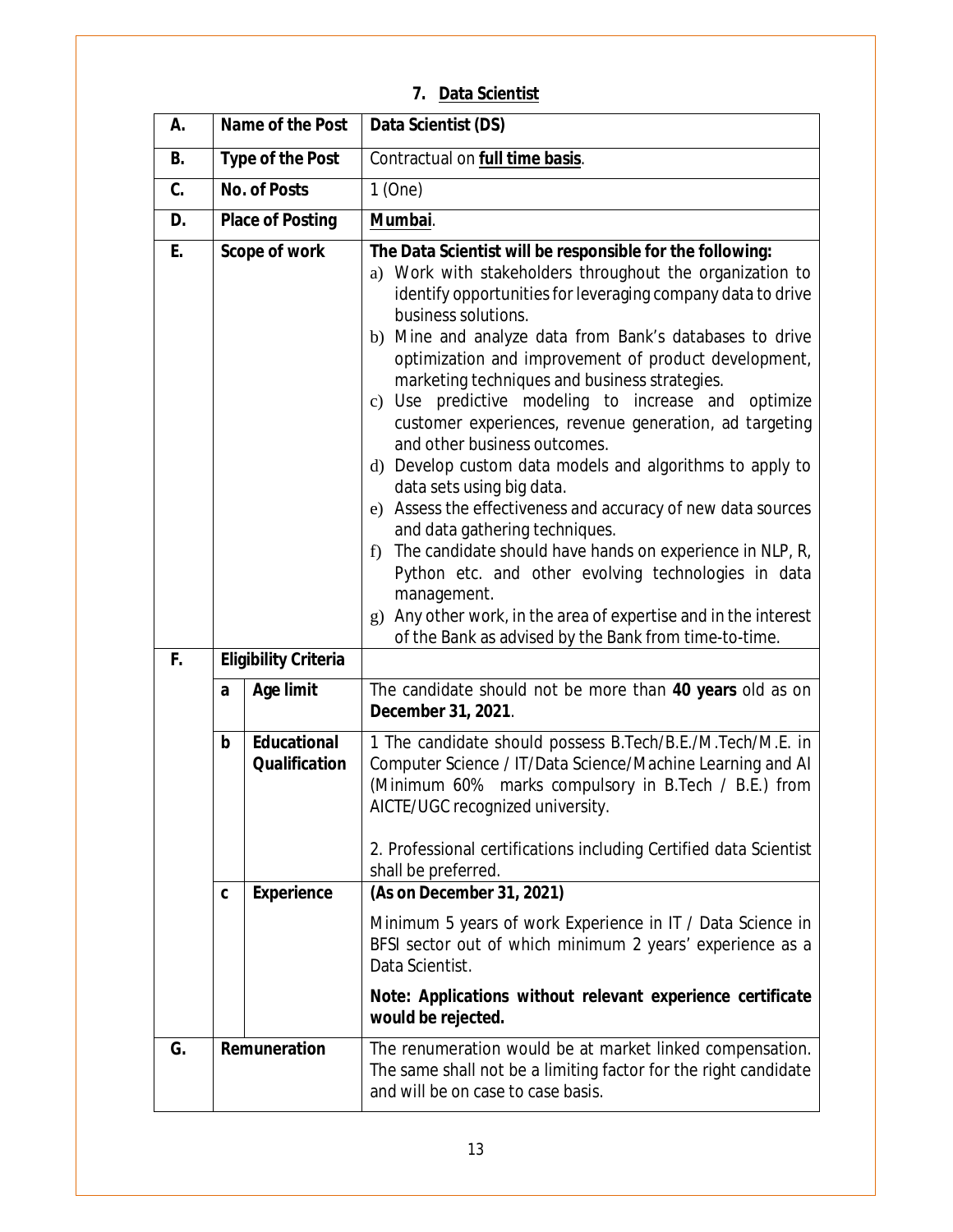## **8. Procurement Officer**

| А. |   | Name of the Post                           | <b>Procurement Officer (PO)</b>                                                                                                                                                                                                                                                                                                                                                                                                                                                                                                                                                                                                                                                                                                                                                                                                                                                                                                                                                                                                                                                                                                                                                                                                                                                                                                                                                                                                                                                      |
|----|---|--------------------------------------------|--------------------------------------------------------------------------------------------------------------------------------------------------------------------------------------------------------------------------------------------------------------------------------------------------------------------------------------------------------------------------------------------------------------------------------------------------------------------------------------------------------------------------------------------------------------------------------------------------------------------------------------------------------------------------------------------------------------------------------------------------------------------------------------------------------------------------------------------------------------------------------------------------------------------------------------------------------------------------------------------------------------------------------------------------------------------------------------------------------------------------------------------------------------------------------------------------------------------------------------------------------------------------------------------------------------------------------------------------------------------------------------------------------------------------------------------------------------------------------------|
| В. |   | <b>Type of the Post</b>                    | Contractual on full time basis.                                                                                                                                                                                                                                                                                                                                                                                                                                                                                                                                                                                                                                                                                                                                                                                                                                                                                                                                                                                                                                                                                                                                                                                                                                                                                                                                                                                                                                                      |
| C. |   | <b>No. of Posts</b>                        | $1$ (One)                                                                                                                                                                                                                                                                                                                                                                                                                                                                                                                                                                                                                                                                                                                                                                                                                                                                                                                                                                                                                                                                                                                                                                                                                                                                                                                                                                                                                                                                            |
| D. |   | <b>Place of Posting</b>                    | Mumbai/ Lucknow                                                                                                                                                                                                                                                                                                                                                                                                                                                                                                                                                                                                                                                                                                                                                                                                                                                                                                                                                                                                                                                                                                                                                                                                                                                                                                                                                                                                                                                                      |
| E. |   | Scope of work                              | The Procurement Officer will be responsible for the<br>following:<br>h) Coordinate functions and responsibilities of purchasing<br>contracts with various departments to achieve optimal<br>efficiency and effectiveness;<br>Review and monitor the Bank's procurement requirements<br>$\ddot{1}$<br>and processes to ensure compliance with applicable laws,<br>codes, and policies of procurement, including CVC<br>guidelines;<br>Frame and update Procurement Policy periodically and<br>$\ddot{1}$<br>ensure the procurement policy is in line with extant Gol<br>quidelines.<br>k) Develop and maintain inhouse online procurement system<br>in collaboration with IT team for storing, retrieving and<br>managing all the procurement details including vendor<br>management and periodic MIS required by the Bank.<br>Follow-up for updates and query addressal for bidders at<br>$\left  \right\rangle$<br>Central Public Procurement Portal (CPPP) and the Bank's<br>tender portal;<br>m) Provide<br>necessary expertise, assistance<br>and<br>recommendations to staff and senior management in<br>procurement;<br>n) Resolve complex staff, vendor, customer, or other<br>procurement-related inquiries, concerns, complaints, and<br>problems, like invoice discrepancies, vendor relations, or<br>non-compliance with purchasing policies;<br>o) Any other work, in the area of expertise and in the interest<br>of the Bank as advised by the Bank from time-to-time. |
| F. |   | <b>Eligibility Criteria</b>                |                                                                                                                                                                                                                                                                                                                                                                                                                                                                                                                                                                                                                                                                                                                                                                                                                                                                                                                                                                                                                                                                                                                                                                                                                                                                                                                                                                                                                                                                                      |
|    | a | Age limit                                  | The candidate should not be more than 45 years old as on<br>December 31, 2021.                                                                                                                                                                                                                                                                                                                                                                                                                                                                                                                                                                                                                                                                                                                                                                                                                                                                                                                                                                                                                                                                                                                                                                                                                                                                                                                                                                                                       |
|    | b | <b>Educational</b><br><b>Qualification</b> | 1. Full-time B.E. /B. Tech in any discipline with minimum 60%<br>marks from a recognized University at the time of application<br><b>OR</b><br>2. Full-time BCom/ BBA/ B.Sc. with minimum 60% marks from<br>a recognized University with full-time M.Com/MBA/ M.Sc.<br>with minimum 60% marks from a recognized University.                                                                                                                                                                                                                                                                                                                                                                                                                                                                                                                                                                                                                                                                                                                                                                                                                                                                                                                                                                                                                                                                                                                                                          |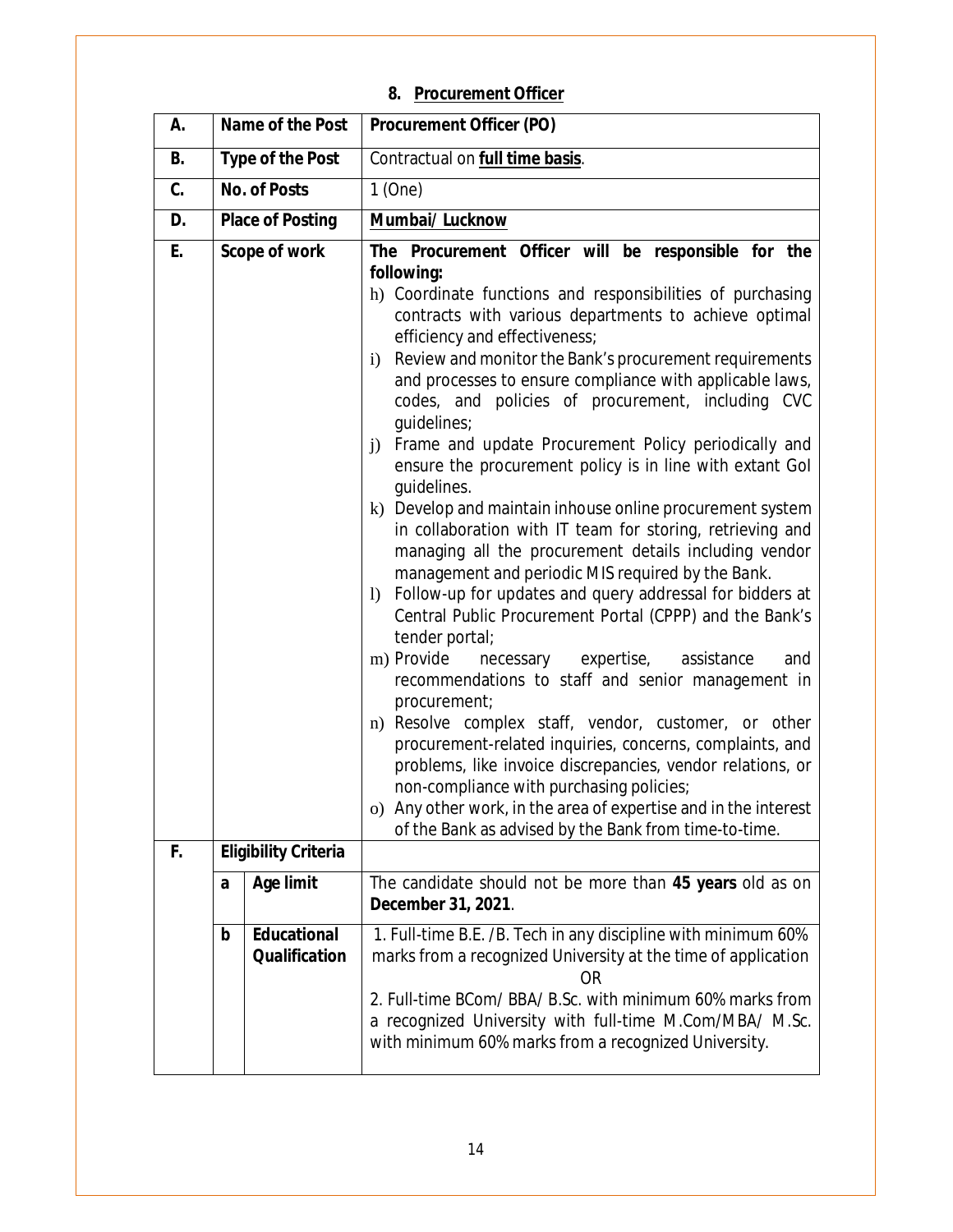|    |    |                   | 3. Industry certifications like PMP, Prince 2, Certified Supply<br>Chain Professional etc. shall be preferred.                                                                                                                                                                                                    |
|----|----|-------------------|-------------------------------------------------------------------------------------------------------------------------------------------------------------------------------------------------------------------------------------------------------------------------------------------------------------------|
|    | C. | <b>Experience</b> | (As on December 31, 2021)                                                                                                                                                                                                                                                                                         |
|    |    |                   | 1. Minimum 10 years of work Experience (post qualification) in<br>areas of procurement, preferably in procurement / operations<br>/ marketing / supply chain management in any public/private<br>sector corporate/organisation/institute etc. The Experience in<br>Banking & Financial sector shall be preferred. |
|    |    |                   | 2. Experience in GeM portal (Government e-Marketplace) shall<br>be preferred.                                                                                                                                                                                                                                     |
|    |    |                   | Note: Applications without relevant experience certificate<br>would be rejected.                                                                                                                                                                                                                                  |
| G. |    | Remuneration      | The renumeration would be at market linked compensation.<br>The same shall not be a limiting factor for the right candidate<br>and will be on case to case basis.                                                                                                                                                 |
|    |    |                   | *****                                                                                                                                                                                                                                                                                                             |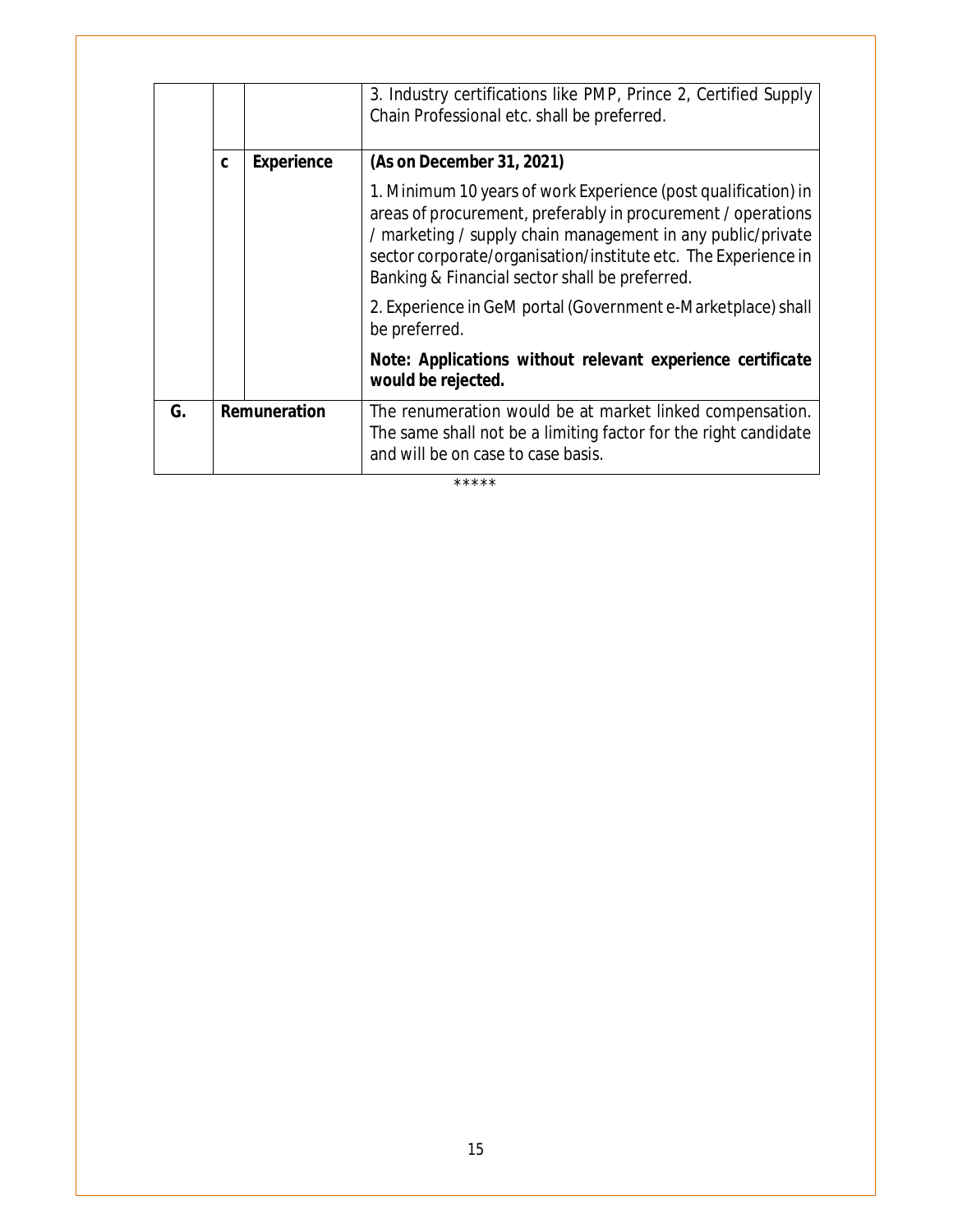# **9. Branding & Communication Officer**

| А.        | Name of the Post        | <b>Branding &amp; Communication Officer (BCO)</b>                                                                                                                                                                                                                                                                                                                                                                                                                                                                                                                                                                                                                                                                                                                                                                                                                                                                                                                                                                                                                                                                                                                                                                                                                                                                                                                                                                                                                                                                                                                                                                                                                                                                                                                                                                                                                                                                                                                                                                                                                                                                                                           |
|-----------|-------------------------|-------------------------------------------------------------------------------------------------------------------------------------------------------------------------------------------------------------------------------------------------------------------------------------------------------------------------------------------------------------------------------------------------------------------------------------------------------------------------------------------------------------------------------------------------------------------------------------------------------------------------------------------------------------------------------------------------------------------------------------------------------------------------------------------------------------------------------------------------------------------------------------------------------------------------------------------------------------------------------------------------------------------------------------------------------------------------------------------------------------------------------------------------------------------------------------------------------------------------------------------------------------------------------------------------------------------------------------------------------------------------------------------------------------------------------------------------------------------------------------------------------------------------------------------------------------------------------------------------------------------------------------------------------------------------------------------------------------------------------------------------------------------------------------------------------------------------------------------------------------------------------------------------------------------------------------------------------------------------------------------------------------------------------------------------------------------------------------------------------------------------------------------------------------|
| <b>B.</b> | <b>Type of the Post</b> | Contractual on <b>full time basis</b> .                                                                                                                                                                                                                                                                                                                                                                                                                                                                                                                                                                                                                                                                                                                                                                                                                                                                                                                                                                                                                                                                                                                                                                                                                                                                                                                                                                                                                                                                                                                                                                                                                                                                                                                                                                                                                                                                                                                                                                                                                                                                                                                     |
| C.        | <b>No. of Posts</b>     | $1$ (One)                                                                                                                                                                                                                                                                                                                                                                                                                                                                                                                                                                                                                                                                                                                                                                                                                                                                                                                                                                                                                                                                                                                                                                                                                                                                                                                                                                                                                                                                                                                                                                                                                                                                                                                                                                                                                                                                                                                                                                                                                                                                                                                                                   |
| D.        | <b>Place of Posting</b> | <b>Mumbai</b>                                                                                                                                                                                                                                                                                                                                                                                                                                                                                                                                                                                                                                                                                                                                                                                                                                                                                                                                                                                                                                                                                                                                                                                                                                                                                                                                                                                                                                                                                                                                                                                                                                                                                                                                                                                                                                                                                                                                                                                                                                                                                                                                               |
| E.        | Scope of work           | The Branding & Communication Officer will be responsible<br>for the following:<br>a) Media planning and Content Development:<br>$\checkmark$ Strategize, coordinate<br>and<br>branding<br>oversee<br>communication<br>for<br>promoting<br>culture<br>&<br>Οf<br>entrepreneurship.<br>$\checkmark$ Organize events/ activities for SIDBI and work for their<br>planning, execution and also work for coverage<br>in<br>mainstream and social media.<br>$\checkmark$ Develop and deliver communications strategies for various<br>initiatives of the Bank for entrepreneurship & MSME<br>development as well as poverty alleviation interventions.<br>$\checkmark$ Develop and implement comprehensive<br>branding,<br>communications and marketing strategies for current and<br>new initiatives, programs and products of the Bank.<br>$\checkmark$ Manage selection, empanelment, payment terms,<br>agreements and SOPs for media and advertising agencies.<br>$\checkmark$ Plan and implement brand visibility through various<br>marketing programs, Sponsorships etc.<br>$\checkmark$ Prepare and deliver high quality marketing collateral and<br>communications including print, electronic and social<br>media.<br>$\checkmark$ Devise methods and framework for accessing the impact of<br>various communication drives.<br>$\checkmark$ Co-ordinate with the verticals/ field offices of the Bank to<br>cover and publicize events conducted by them.<br>$\checkmark$ Develop contents and press release etc.<br>$\checkmark$ Create content repository.<br>b) Engaging with Media<br>← Engage the media [ Print/Electronic (TV/Radio) ] for SIDBI's<br>positioning as Prime Finance Institution on regular basis.<br>$\checkmark$ Co-ordinate with PR Agencies hired by the Bank for<br>increased coverage of its event s, press meet s, interviews,<br>dignitaries' visits, advertisements, launch/ inaugurations<br>and various programmes etc.<br>C) Managing Social Media<br>√ Manage all social media platforms viz. Twitter, Facebook,<br>YouTube, LinkedIn etc and also SIDBI's website. Promote<br>brand SIDBI on social media platforms. |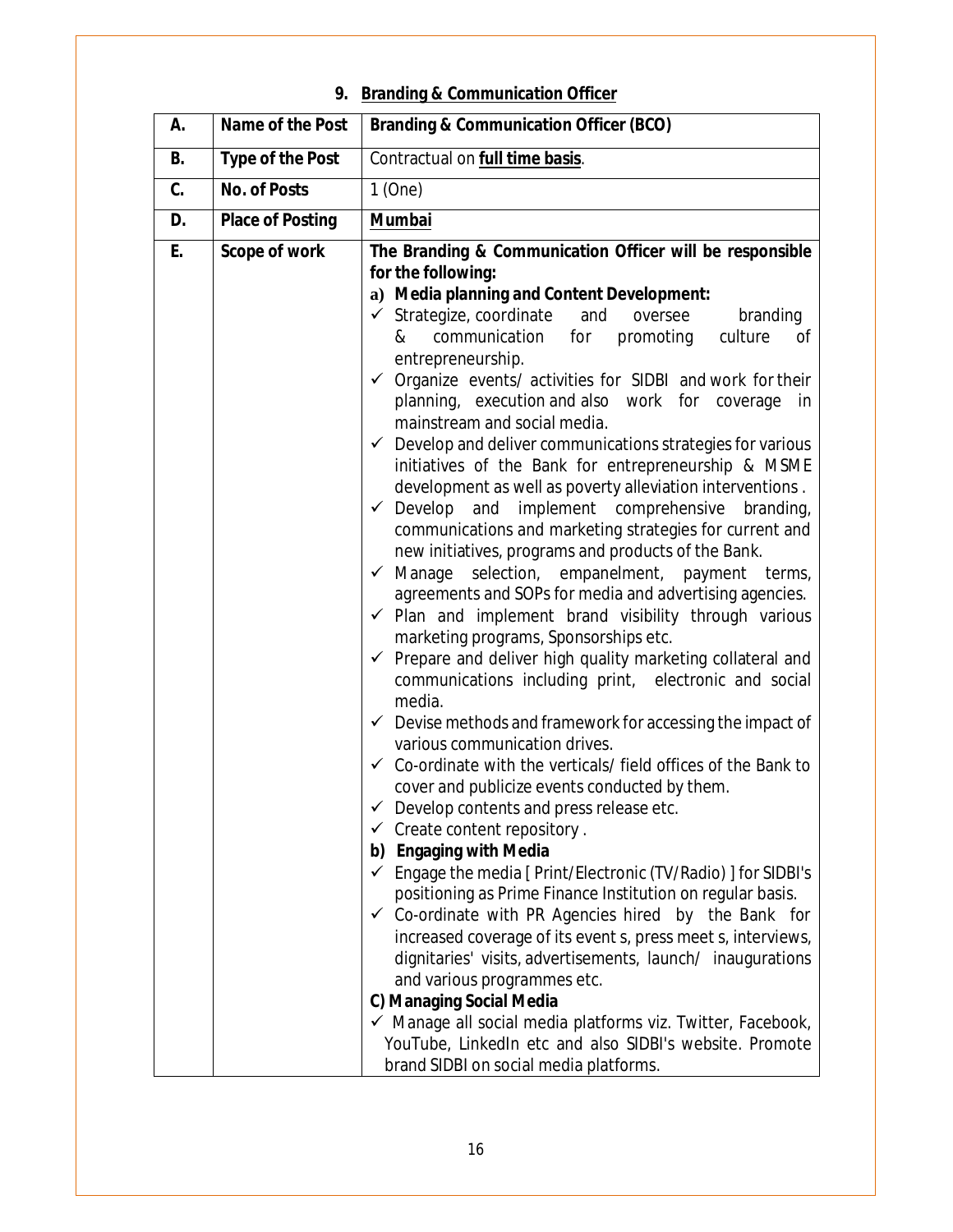|    |                     |                                            | ✓ Communicate with followers,<br>queries/<br>respond<br>to<br>complaints in a timely manner and monitor<br>customer<br>reviews.                                                                                       |
|----|---------------------|--------------------------------------------|-----------------------------------------------------------------------------------------------------------------------------------------------------------------------------------------------------------------------|
|    |                     |                                            | √Facilitate digital marketing of SIDBI's schemes, products,<br>programmes etc.                                                                                                                                        |
|    |                     |                                            | ✔ Develop and expand community and/or influencer outreach<br>efforts                                                                                                                                                  |
|    |                     |                                            | √Oversee social media accounts' visual design and web<br>development (i.e.: Facebook Timeline cover, profile pic,<br>thumbnails, advertisements, landing pages, twitter profile,<br>Blog, you tube, etc.)             |
|    |                     |                                            | ✓ Design and implement Social Media Policy and Social Media<br>Strategy to align with business goals.                                                                                                                 |
|    |                     |                                            | √ Organize webinars, webcasts, podcasts, etc.<br>$\checkmark$ Any other work, in the area of expertise and in the interest                                                                                            |
|    |                     |                                            | of the Bank as advised by the Bank from time-to-time.                                                                                                                                                                 |
| F. |                     | <b>Eligibility Criteria</b>                |                                                                                                                                                                                                                       |
|    | a                   | <b>Age limit</b>                           | The candidate should not be more than 40 years old as on<br>December 31, 2021.                                                                                                                                        |
|    | $\mathbf b$         | <b>Educational</b><br><b>Qualification</b> | Graduate in any discipline from a recognized Indian /<br>Foreign University/Institute.                                                                                                                                |
|    | C                   | <b>Experience</b>                          | (As on December 31, 2021)                                                                                                                                                                                             |
|    |                     |                                            | Minimum 8 years of work Experience as indicated at (f) above<br>including brand management/corporate communication<br>including social media etc. The Experience in Banking &<br>Financial sector shall be preferred. |
|    |                     |                                            | Note: Applications without relevant experience certificate<br>would be rejected.                                                                                                                                      |
| G. | <b>Remuneration</b> |                                            | The renumeration would be at market linked compensation.<br>The same shall not be a limiting factor for the right candidate<br>and will be on case to case basis.                                                     |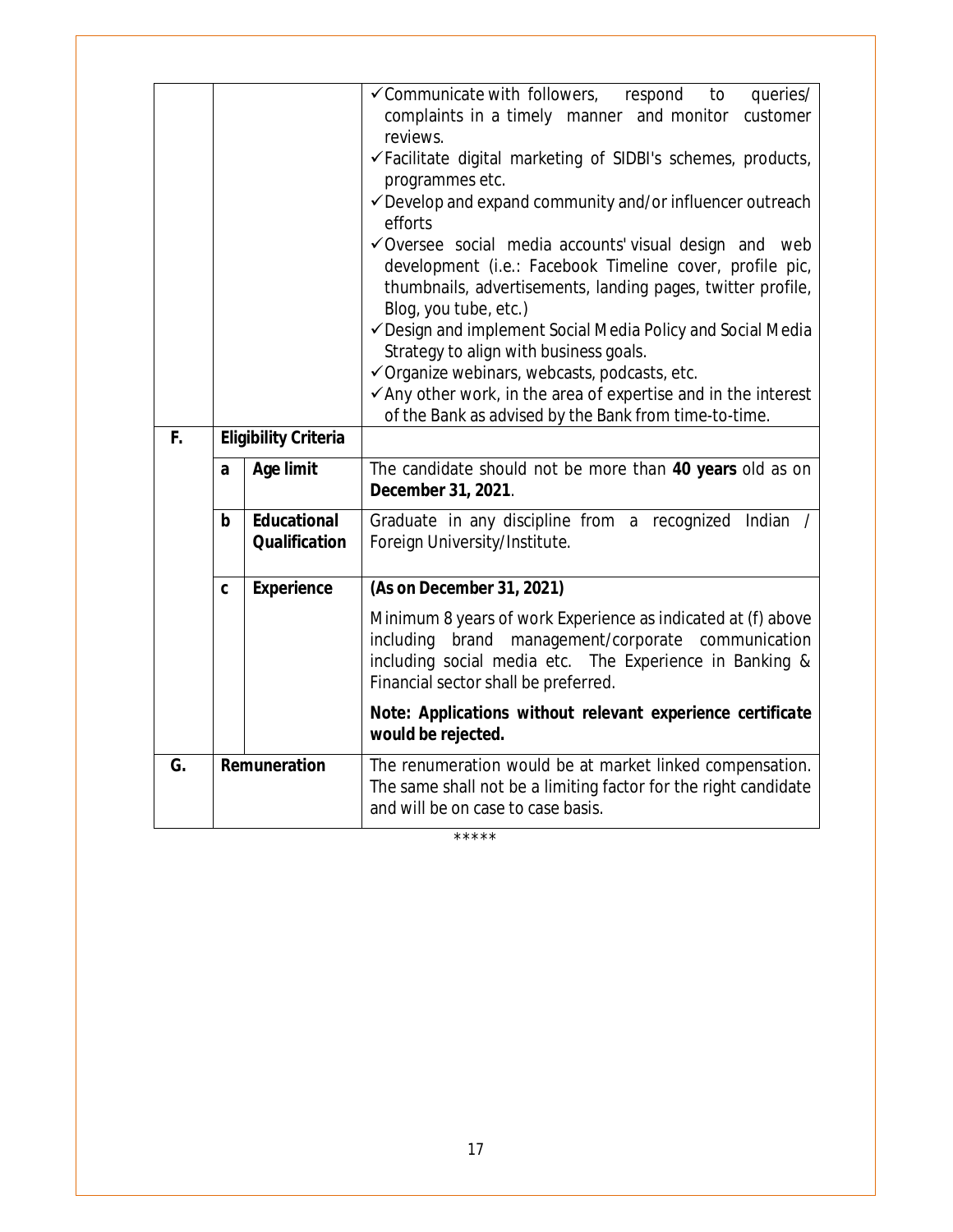## **10. Investment Associates**

| А.       | Name of the Post        |                                            | <b>Investment Associates (IA)</b>                                                                                                                                                                                                                                                                                                                                                                                                                                                                                                                                                                                                                                                                                                                                                                                                                                                                                                                                                                                                                                                                                                                                                                                                             |
|----------|-------------------------|--------------------------------------------|-----------------------------------------------------------------------------------------------------------------------------------------------------------------------------------------------------------------------------------------------------------------------------------------------------------------------------------------------------------------------------------------------------------------------------------------------------------------------------------------------------------------------------------------------------------------------------------------------------------------------------------------------------------------------------------------------------------------------------------------------------------------------------------------------------------------------------------------------------------------------------------------------------------------------------------------------------------------------------------------------------------------------------------------------------------------------------------------------------------------------------------------------------------------------------------------------------------------------------------------------|
| B.       | <b>Type of the Post</b> |                                            | Contractual on <b>full time basis</b> .                                                                                                                                                                                                                                                                                                                                                                                                                                                                                                                                                                                                                                                                                                                                                                                                                                                                                                                                                                                                                                                                                                                                                                                                       |
| C.       | <b>No. of Posts</b>     |                                            | $2$ (Two)                                                                                                                                                                                                                                                                                                                                                                                                                                                                                                                                                                                                                                                                                                                                                                                                                                                                                                                                                                                                                                                                                                                                                                                                                                     |
| D.       | <b>Place of Posting</b> |                                            | New Delhi.                                                                                                                                                                                                                                                                                                                                                                                                                                                                                                                                                                                                                                                                                                                                                                                                                                                                                                                                                                                                                                                                                                                                                                                                                                    |
| E.<br>F. | Scope of work           |                                            | The Investment Associate will be associated with Venture<br>Capital Operations Vertical and responsible for the following:<br>$\checkmark$ Appraisal of proposals for commitment to AIFs / funds.<br>$\checkmark$ Processing of drawdown requests and handling other<br>operational references from supported funds.<br>$\checkmark$ Follow up and monitoring / review of supported funds,<br>including field visits to the office(s) of funds / startups /<br>portfolio companies as may be required.<br>$\checkmark$ Planning and management of events like investors' day(s)<br>& other VC events / seminars / webinars.<br>$\checkmark$ Engaging with supported funds and other stakeholders.<br>$\checkmark$ Data collection & analysis and preparation of periodic MIS.<br>$\checkmark$ Creating summary reports, factsheets & customized<br>presentations.<br>Accounting related work including individual transactions,<br>$\checkmark$<br>scrutiny of unit statements / other reports from the<br>supported funds and preparation of quarterly and annual<br>closing reports for the Vertical.<br>$\checkmark$ Any other work, in the area of expertise and in the interest<br>of the Bank as advised by the Bank from time-to-time. |
|          | a                       | <b>Age limit</b>                           | The candidate should not be more than 35 years old as on<br>December 31, 2021.                                                                                                                                                                                                                                                                                                                                                                                                                                                                                                                                                                                                                                                                                                                                                                                                                                                                                                                                                                                                                                                                                                                                                                |
|          | b                       | <b>Educational</b><br><b>Qualification</b> | 1. PGDM [Finance] / MBA [Finance] / CA / CFA / ICWA / Post-<br>Economics<br>Innovation<br>Graduate<br>in<br>$\sqrt{2}$<br>Finance<br>$\prime$<br>Entrepreneurship etc. from any Indian / foreign recognized<br>university.<br>2. Proficiency in MS Office, particularly excel and power point,<br>data analysis / management / presentation tools shall be<br>preferred.                                                                                                                                                                                                                                                                                                                                                                                                                                                                                                                                                                                                                                                                                                                                                                                                                                                                      |
|          | C                       | <b>Experience</b>                          | (As on December 31, 2021)                                                                                                                                                                                                                                                                                                                                                                                                                                                                                                                                                                                                                                                                                                                                                                                                                                                                                                                                                                                                                                                                                                                                                                                                                     |
|          |                         |                                            | Minimum 5 years' of experience either as part of investment<br>team in AIFs / funds / Private Equity or relevant investment<br>banking or consulting experience.                                                                                                                                                                                                                                                                                                                                                                                                                                                                                                                                                                                                                                                                                                                                                                                                                                                                                                                                                                                                                                                                              |
|          |                         |                                            | Note: Applications without relevant experience certificate<br>would be rejected.                                                                                                                                                                                                                                                                                                                                                                                                                                                                                                                                                                                                                                                                                                                                                                                                                                                                                                                                                                                                                                                                                                                                                              |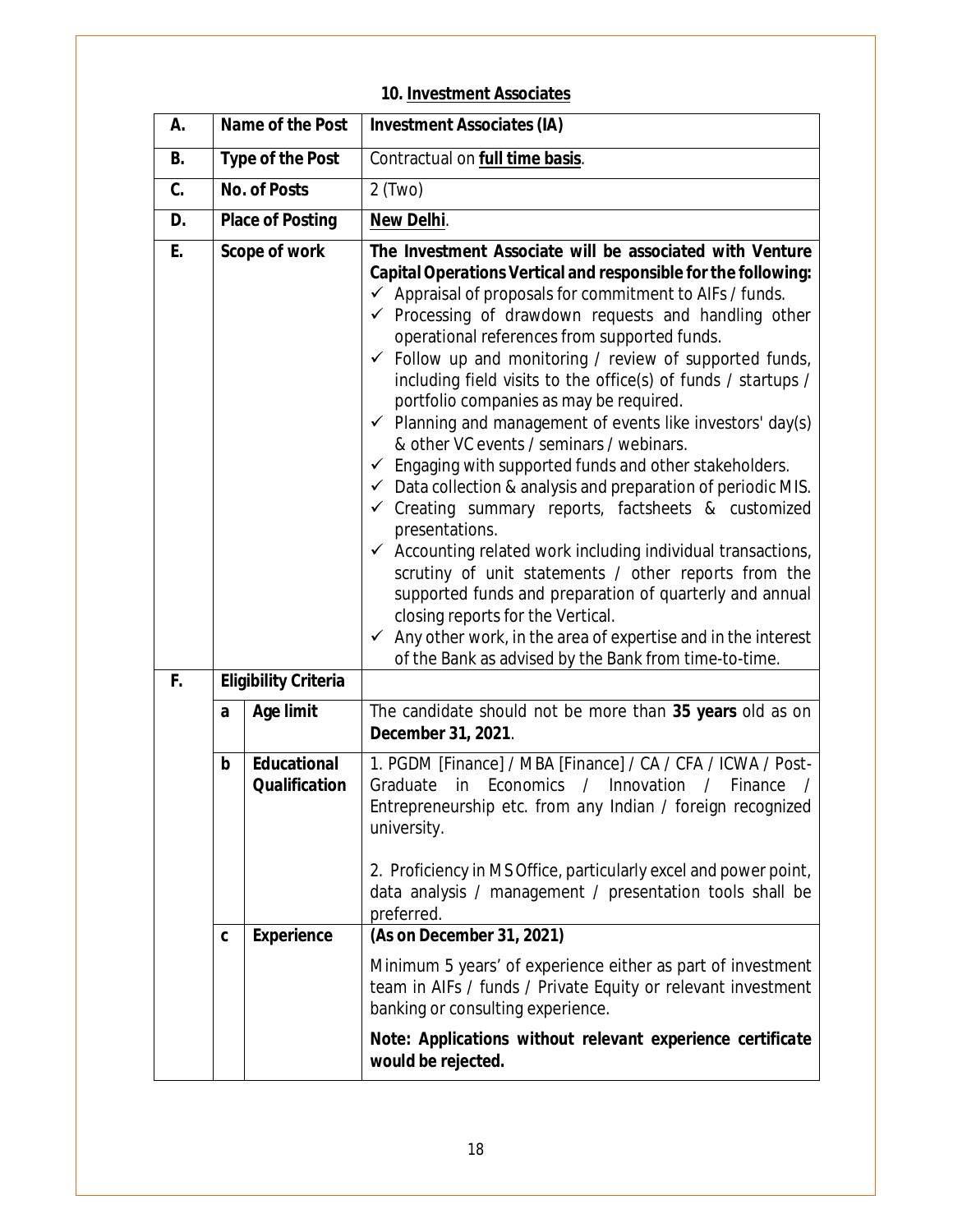|    |                     | <b>Important:</b> The Bank reserves the right to raise/modify the<br>eligibility criteria in educational qualification and minimum<br>work experience in order to restrict the number of candidates<br>to be called for Interview, commensurate with the number of<br>posts. |
|----|---------------------|------------------------------------------------------------------------------------------------------------------------------------------------------------------------------------------------------------------------------------------------------------------------------|
| G. | <b>Remuneration</b> | The renumeration would be at market linked compensation.<br>The same shall not be a limiting factor for the right candidate<br>and will be on case to case basis.                                                                                                            |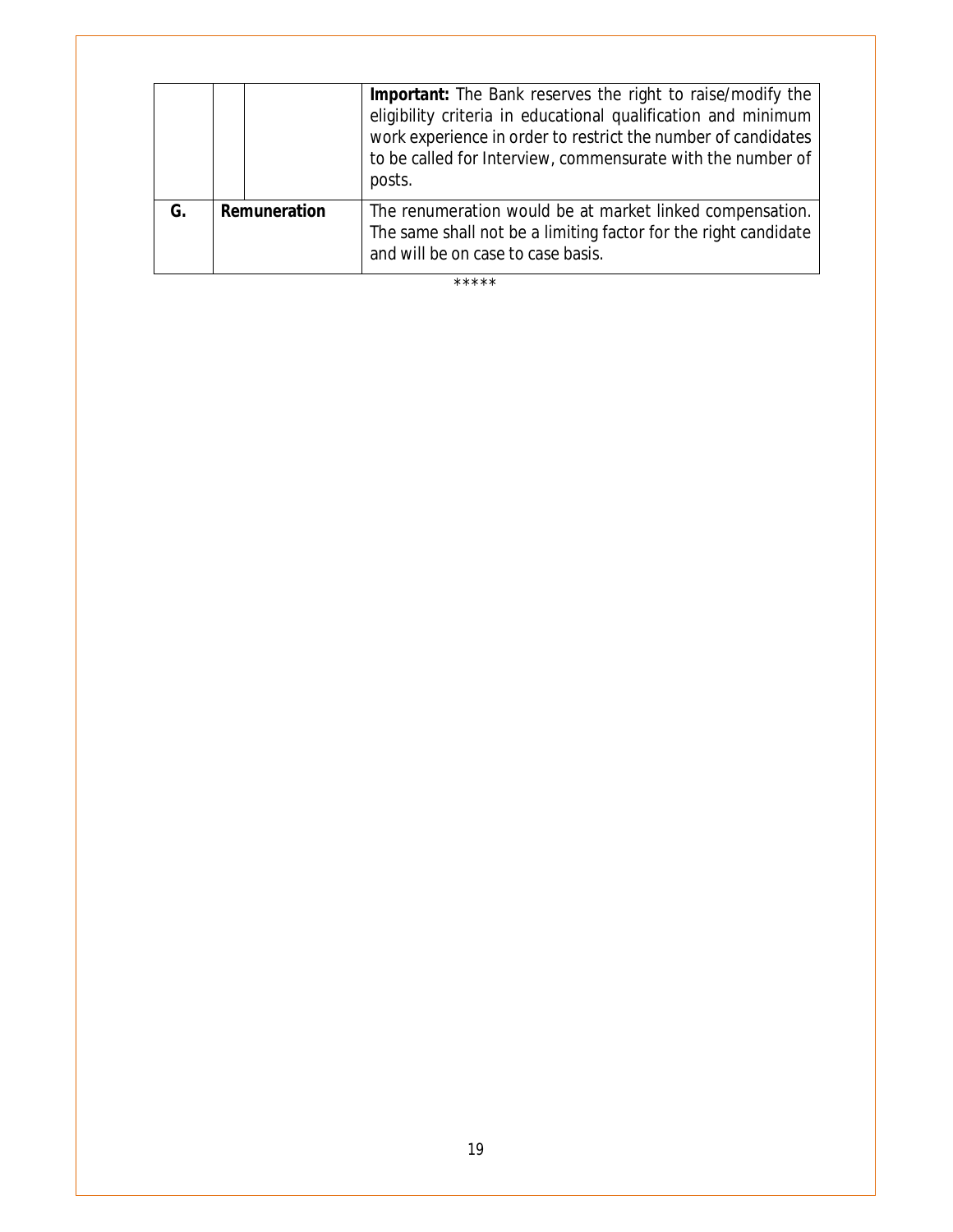| 11. Risk Analyst |  |
|------------------|--|
|                  |  |

| А.        |                         | Name of the Post                           | <b>Risk Analyst</b>                                                                                                                                                                                                                                                                                                                                                                                                                                                                                                                                                                                |
|-----------|-------------------------|--------------------------------------------|----------------------------------------------------------------------------------------------------------------------------------------------------------------------------------------------------------------------------------------------------------------------------------------------------------------------------------------------------------------------------------------------------------------------------------------------------------------------------------------------------------------------------------------------------------------------------------------------------|
| <b>B.</b> |                         | <b>Type of the Post</b>                    | Contractual on full time basis.                                                                                                                                                                                                                                                                                                                                                                                                                                                                                                                                                                    |
| C.        | <b>No. of Posts</b>     |                                            | $1$ (One)                                                                                                                                                                                                                                                                                                                                                                                                                                                                                                                                                                                          |
| D.        | <b>Place of Posting</b> |                                            | Mumbai                                                                                                                                                                                                                                                                                                                                                                                                                                                                                                                                                                                             |
| E.        | Scope of work           |                                            | The Risk Analyst will be responsible for the following:<br>$\checkmark$ Work with the Risk team for data analytics / data mining /<br>data migration.<br>$\checkmark$ Undertaking portfolio level risk analysis using state of the<br>art analytical tools.<br>$\checkmark$ Assessment of risk through various frameworks such as<br>rating models, EWS systems, default forecasting and<br>monitoring systems, model validation, market information<br>etc.<br>$\checkmark$ Any other work, in the area of expertise and in the interest<br>of the Bank as advised by the Bank from time-to-time. |
| F.        |                         | <b>Eligibility Criteria</b>                |                                                                                                                                                                                                                                                                                                                                                                                                                                                                                                                                                                                                    |
|           | a                       | Age limit                                  | The candidate should not be more than 30 years old as on<br>December 31, 2021.                                                                                                                                                                                                                                                                                                                                                                                                                                                                                                                     |
|           | $\mathbf b$             | <b>Educational</b><br><b>Qualification</b> | 1. Full time MBA/PGDM in finance from Indian/foreign<br>recognized university                                                                                                                                                                                                                                                                                                                                                                                                                                                                                                                      |
|           |                         |                                            | 2. Additional certifications: Professional Certification such as<br>FRM, PRM shall be preferred.                                                                                                                                                                                                                                                                                                                                                                                                                                                                                                   |
|           |                         |                                            | 3. Hands on experience in tools like Excel, Python, R etc.                                                                                                                                                                                                                                                                                                                                                                                                                                                                                                                                         |
|           |                         |                                            | 4. Knowledge of advanced statistical and quantitative<br>modelling skills (linear regression, logistic regression, and<br>other data mining /predictive modelling skills) etc. shall be<br>preferred                                                                                                                                                                                                                                                                                                                                                                                               |
|           | C                       | <b>Experience</b>                          | (As on December 31, 2021)<br>Prior experience of 2-5 years working in the Risk Management<br>/ Analytics division in large banks and/or tier 1 consulting<br>organizations like Big 4 with clear ownership in one of the risk<br>areas, viz. credit risk / market risk.<br>Note: Applications without relevant experience certificate                                                                                                                                                                                                                                                              |
|           |                         |                                            | would be rejected.                                                                                                                                                                                                                                                                                                                                                                                                                                                                                                                                                                                 |
| G.        | Remuneration            |                                            | The renumeration would be at market linked compensation.<br>The same shall not be a limiting factor for the right candidate<br>and will be on case to case basis.                                                                                                                                                                                                                                                                                                                                                                                                                                  |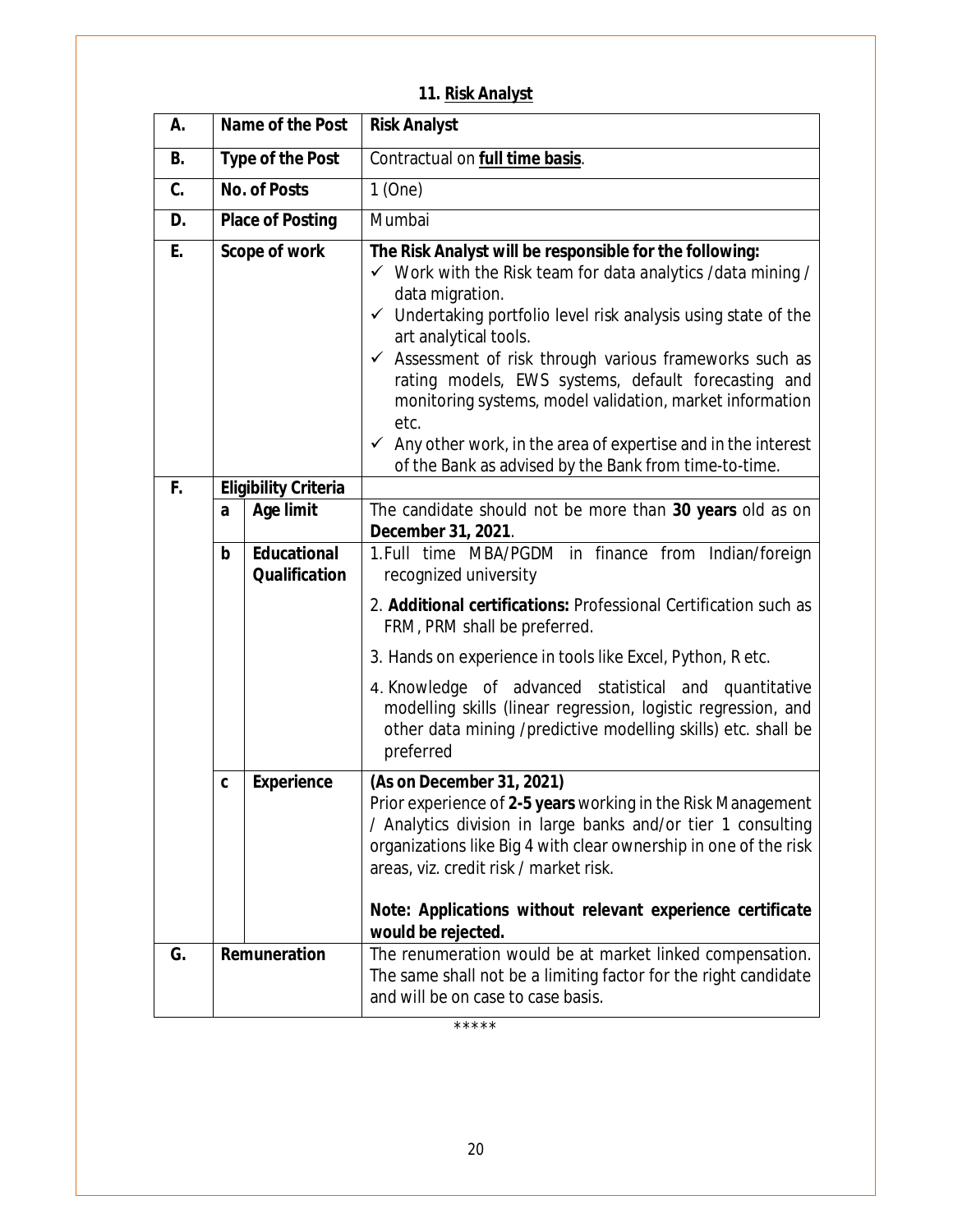## **12. Risk Officer (Basel-III)**

| А.        | Name of the Post        |                                            | <b>Risk Officer (Basel-III)</b>                                                                                                                                                                                                                                                                                                                                                                                                                                                                                                                                                  |
|-----------|-------------------------|--------------------------------------------|----------------------------------------------------------------------------------------------------------------------------------------------------------------------------------------------------------------------------------------------------------------------------------------------------------------------------------------------------------------------------------------------------------------------------------------------------------------------------------------------------------------------------------------------------------------------------------|
| <b>B.</b> | <b>Type of the Post</b> |                                            | Contractual on full time basis.                                                                                                                                                                                                                                                                                                                                                                                                                                                                                                                                                  |
| C.        | <b>No. of Posts</b>     |                                            | $1$ (One)                                                                                                                                                                                                                                                                                                                                                                                                                                                                                                                                                                        |
| D.        | <b>Place of Posting</b> |                                            | The Risk Officer shall be initially posted at <b>Mumbai</b> . However,<br>the Bank reserves the right to post the candidate at other<br>Centres as the Bank may decide from time to time.                                                                                                                                                                                                                                                                                                                                                                                        |
| E.        |                         | Scope of work                              | The Risk Officer will be responsible for the following:<br>$\checkmark$ Assist the Bank in implementation of Basel III capital<br>regulations in SIDBI.<br>✓ To co-ordinate with the Consultant/ Verticals for Basel III<br>related works<br>$\checkmark$ Assessment of risk through various frameworks such as<br>rating models, EWS systems, default forecasting and<br>monitoring systems, model validation, market information<br>etc.<br>$\checkmark$ Any other work, in the area of expertise and in the interest<br>of the Bank as advised by the Bank from time-to-time. |
| F.        |                         | <b>Eligibility Criteria</b>                |                                                                                                                                                                                                                                                                                                                                                                                                                                                                                                                                                                                  |
|           | a                       | <b>Age limit</b>                           | The candidate should not be more than 30 years old as on<br>December 31, 2021.                                                                                                                                                                                                                                                                                                                                                                                                                                                                                                   |
|           | b                       | <b>Educational</b><br><b>Qualification</b> | 1. Full time MBA/PGDM in finance from Indian/foreign<br>recognized university<br>2. Additional certifications: Professional Certification such as<br>FRM, PRM shall be preferred.<br>3. Hands on experience in tools like Excel, Python, R etc.<br>4. Knowledge of advanced statistical and quantitative<br>modelling skills (linear regression, logistic regression, and<br>other data mining /predictive modelling skills) etc. shall be<br>preferred                                                                                                                          |
|           | C                       | <b>Experience</b>                          | (As on December 31, 2021)<br>Prior experience of 2-3 years working in the Basel-II / III<br>implementation and knowledge on RBI guidelines. Experience<br>in large banks and/or tier 1 consulting organizations like Big 4<br>with clear ownership in one of the risk areas, viz. credit risk /<br>market risk shall be an added advantage.<br>Note: Applications without relevant experience certificate<br>would be rejected.                                                                                                                                                  |
| G.        | Remuneration            |                                            | The renumeration would be at market linked compensation.<br>The same shall not be a limiting factor for the right candidate<br>and will be on case to case basis.                                                                                                                                                                                                                                                                                                                                                                                                                |

\*\*\*\*\*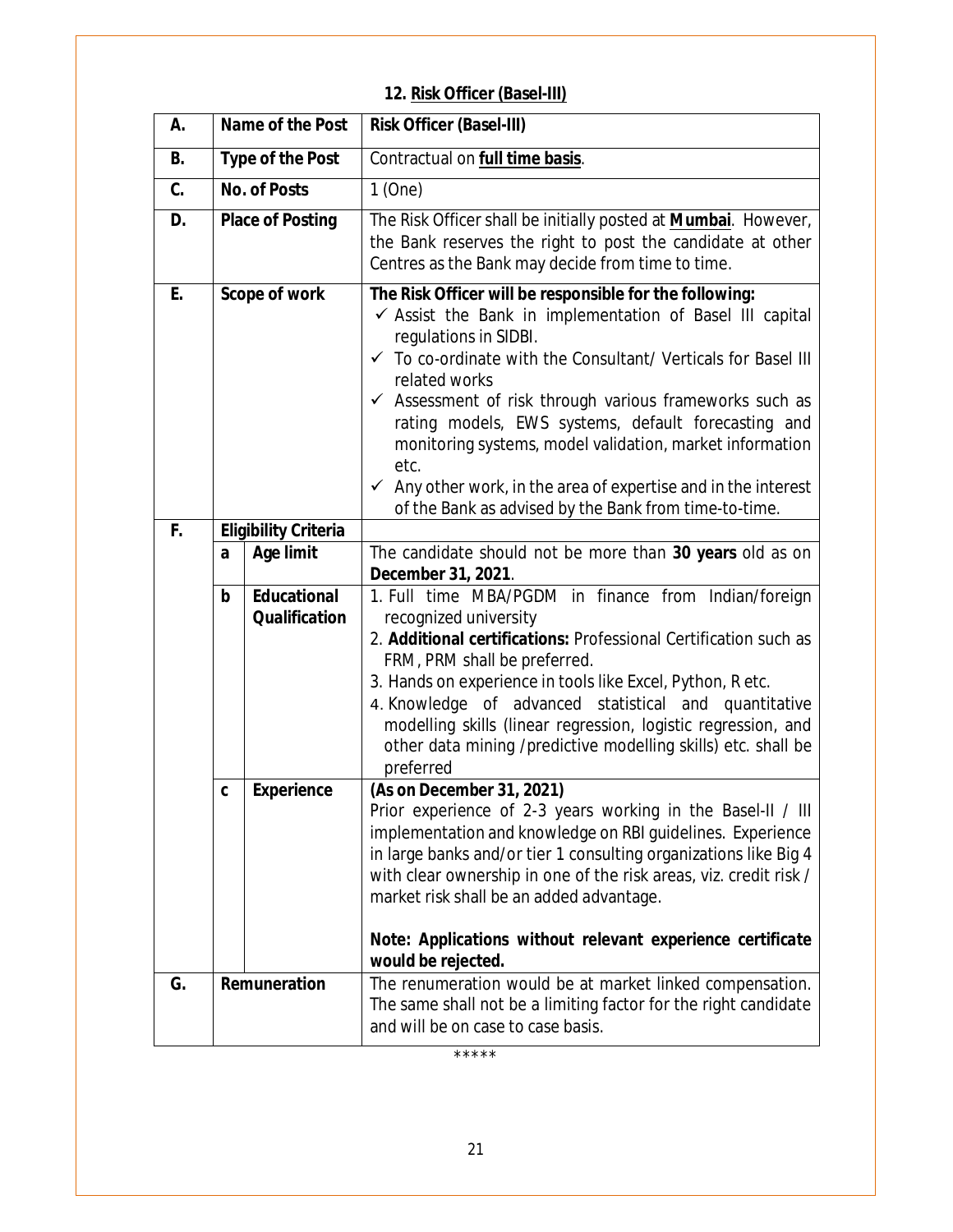| Α.        | <b>Name of the Post</b> |                                     | <b>Risk Analyst (Model Validation)</b>                                                                                                                                                                                                                                                                                                                                                                                                                                           |
|-----------|-------------------------|-------------------------------------|----------------------------------------------------------------------------------------------------------------------------------------------------------------------------------------------------------------------------------------------------------------------------------------------------------------------------------------------------------------------------------------------------------------------------------------------------------------------------------|
| <b>B.</b> |                         | <b>Type of the Post</b>             | Contractual on full time basis.                                                                                                                                                                                                                                                                                                                                                                                                                                                  |
| C.        | <b>No. of Posts</b>     |                                     | 1(One)                                                                                                                                                                                                                                                                                                                                                                                                                                                                           |
| D.        |                         | <b>Place of Posting</b>             | Mumbai                                                                                                                                                                                                                                                                                                                                                                                                                                                                           |
| E.        | Scope of work           |                                     | The Risk Analyst will be responsible for the following:<br>$\checkmark$ Internal validation of rating models [using qualitative and<br>quantitative techniques];<br>$\checkmark$ Data analytics of existing rating data and building of new<br>rating models;<br>$\checkmark$ Co-ordinating with outside agencies for external validation.<br>$\checkmark$ Any other work, in the area of expertise and in the interest<br>of the Bank as advised by the Bank from time-to-time. |
| F.        |                         | <b>Eligibility Criteria</b>         |                                                                                                                                                                                                                                                                                                                                                                                                                                                                                  |
|           | a                       | <b>Age limit</b>                    | The candidate should not be more than 35 years old as on<br>December 31, 2021.                                                                                                                                                                                                                                                                                                                                                                                                   |
|           | b                       | Educational<br><b>Qualification</b> | 1. Full time MBA/PGDM in finance from Indian/foreign<br>recognized university<br>2. Additional certifications: Professional Certification such as<br>FRM, PRM shall be preferred.<br>3. Hands on experience in tools like Excel, Python, R etc.<br>4. Knowledge of advanced statistical and quantitative<br>modelling skills (linear regression, logistic regression, and<br>other data mining /predictive modelling skills) etc. shall be<br>preferred                          |
|           | C                       | <b>Experience</b>                   | (As on December 31, 2021)<br>Prior experience of 2-5 years working in the Risk Management<br>/ Rating Model Validation in large banks and/or tier 1<br>consulting organizations like Big 4 with clear ownership in one<br>of the risk areas, viz. credit risk / market risk<br>Note: Applications without relevant experience certificate                                                                                                                                        |
|           |                         |                                     | would be rejected.                                                                                                                                                                                                                                                                                                                                                                                                                                                               |
| G.        | Remuneration            |                                     | The renumeration would be at market linked compensation.<br>The same shall not be a limiting factor for the right candidate<br>and will be on case to case basis.                                                                                                                                                                                                                                                                                                                |

## **13. Risk Analyst (Model Validation)**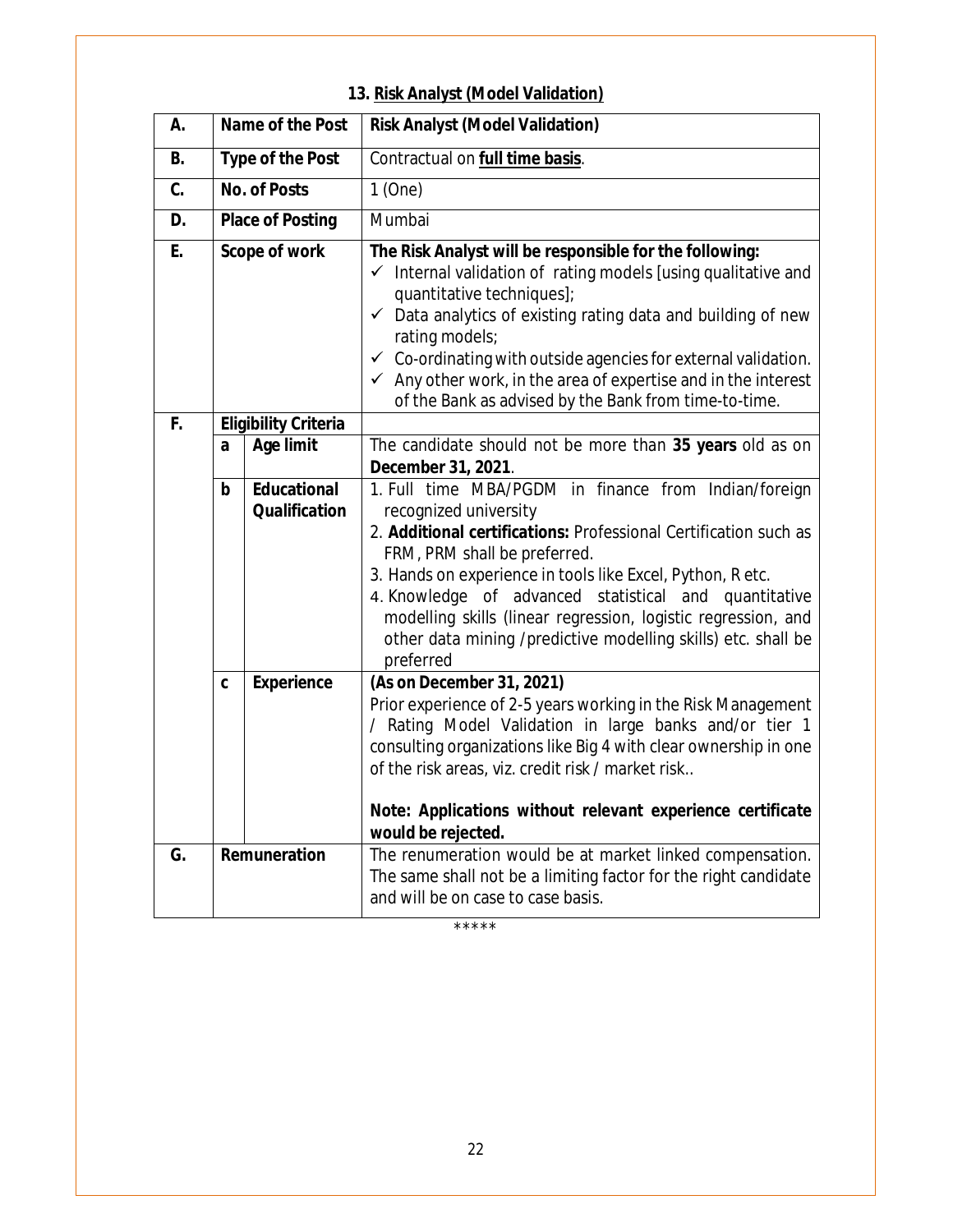## **14. Risk Analyst (Market Risk)**

| А. | Name of the Post        | <b>Risk Analyst (Market Risk)</b>                                                                                                                                                                                                                                                                                                                                                                                                                                                                                                                                                                                                                                                                                                                                                                                                                                                                                                                                                                                                                                                                                                                                                                                                                                                                                                                                                                                                                                                                                                                                                                                                                                                                                                                                                                                                                                                                                                                                                                                                                                                                                                                                                                                                                             |
|----|-------------------------|---------------------------------------------------------------------------------------------------------------------------------------------------------------------------------------------------------------------------------------------------------------------------------------------------------------------------------------------------------------------------------------------------------------------------------------------------------------------------------------------------------------------------------------------------------------------------------------------------------------------------------------------------------------------------------------------------------------------------------------------------------------------------------------------------------------------------------------------------------------------------------------------------------------------------------------------------------------------------------------------------------------------------------------------------------------------------------------------------------------------------------------------------------------------------------------------------------------------------------------------------------------------------------------------------------------------------------------------------------------------------------------------------------------------------------------------------------------------------------------------------------------------------------------------------------------------------------------------------------------------------------------------------------------------------------------------------------------------------------------------------------------------------------------------------------------------------------------------------------------------------------------------------------------------------------------------------------------------------------------------------------------------------------------------------------------------------------------------------------------------------------------------------------------------------------------------------------------------------------------------------------------|
| B. | <b>Type of the Post</b> | Contractual on <b>full time basis</b> .                                                                                                                                                                                                                                                                                                                                                                                                                                                                                                                                                                                                                                                                                                                                                                                                                                                                                                                                                                                                                                                                                                                                                                                                                                                                                                                                                                                                                                                                                                                                                                                                                                                                                                                                                                                                                                                                                                                                                                                                                                                                                                                                                                                                                       |
| C. | <b>No. of Posts</b>     | $1$ (One)                                                                                                                                                                                                                                                                                                                                                                                                                                                                                                                                                                                                                                                                                                                                                                                                                                                                                                                                                                                                                                                                                                                                                                                                                                                                                                                                                                                                                                                                                                                                                                                                                                                                                                                                                                                                                                                                                                                                                                                                                                                                                                                                                                                                                                                     |
| D. | <b>Place of Posting</b> | Mumbai                                                                                                                                                                                                                                                                                                                                                                                                                                                                                                                                                                                                                                                                                                                                                                                                                                                                                                                                                                                                                                                                                                                                                                                                                                                                                                                                                                                                                                                                                                                                                                                                                                                                                                                                                                                                                                                                                                                                                                                                                                                                                                                                                                                                                                                        |
| E. | Scope of work           | The Risk Analyst will be responsible for the following:<br>a) Review of assumption in ALM bucketing -<br>$\checkmark$ To carry out a comprehensive review of the assumptions<br>for various items in the ALM bucketing (including non-<br>maturity items based on behavioural analysis) -<br>$\checkmark$ Liase with the Verticals for getting any information in this<br>regard - Analyse the inputs, discuss on the instances of<br>revision - preparation of memo to ALCO for approval of<br>the revised bucketing rules - justification as to the<br>revision to be substantiated - Obtain ALCO approval.<br>$\checkmark$ Prepare the Standard Operating Procedure (in detail) in<br>this regard and present for approval<br>b) Review of Operating Guidelines / SOPs -<br>$\checkmark$ To review and update operating guidelines / SOPs<br>prepared for routine work of Mid office and ALCO support<br>group; especially in view of introduction of new measures<br>during the year viz. dynamic gap statement, duration gap<br>analysis, scenario analysis, VaR back-testing etc.<br>c) Implementation of Basel III -<br>$\checkmark$ To coordinate with the consultant appointed for<br>implementation of Basel III.<br>$\checkmark$ To help in carrying out UAT, validate the output etc.<br>$\checkmark$ To prepare Standard Operating Procedure (in detail) in<br>this regard and present for approval<br>To prepare data / disclosures etc. under Basel III for<br>$\checkmark$<br>reporting to management / RBI, till the time system is<br>ready/implemented and stabilizes.<br>d) Implementation of Treasury Solution -<br>$\checkmark$ To coordinate with TRMV and vendor of the proposed<br>treasury solution<br>$\checkmark$ Carry out satisfactory UAT of the features related to<br>Mid office section, validate the output and to release it<br>in GO LIVE mode.<br>$\checkmark$ To understand requirement of interfacing treasury<br>solution with ALM solution and closely work with ALM<br>and treasury vendors for smooth interface between<br>the solution.<br>$\checkmark$ To prepare the SoP for various workflows related to<br>Market Risk<br>activities<br>as<br>arising<br>from<br>the<br>implementation of treasury solution. |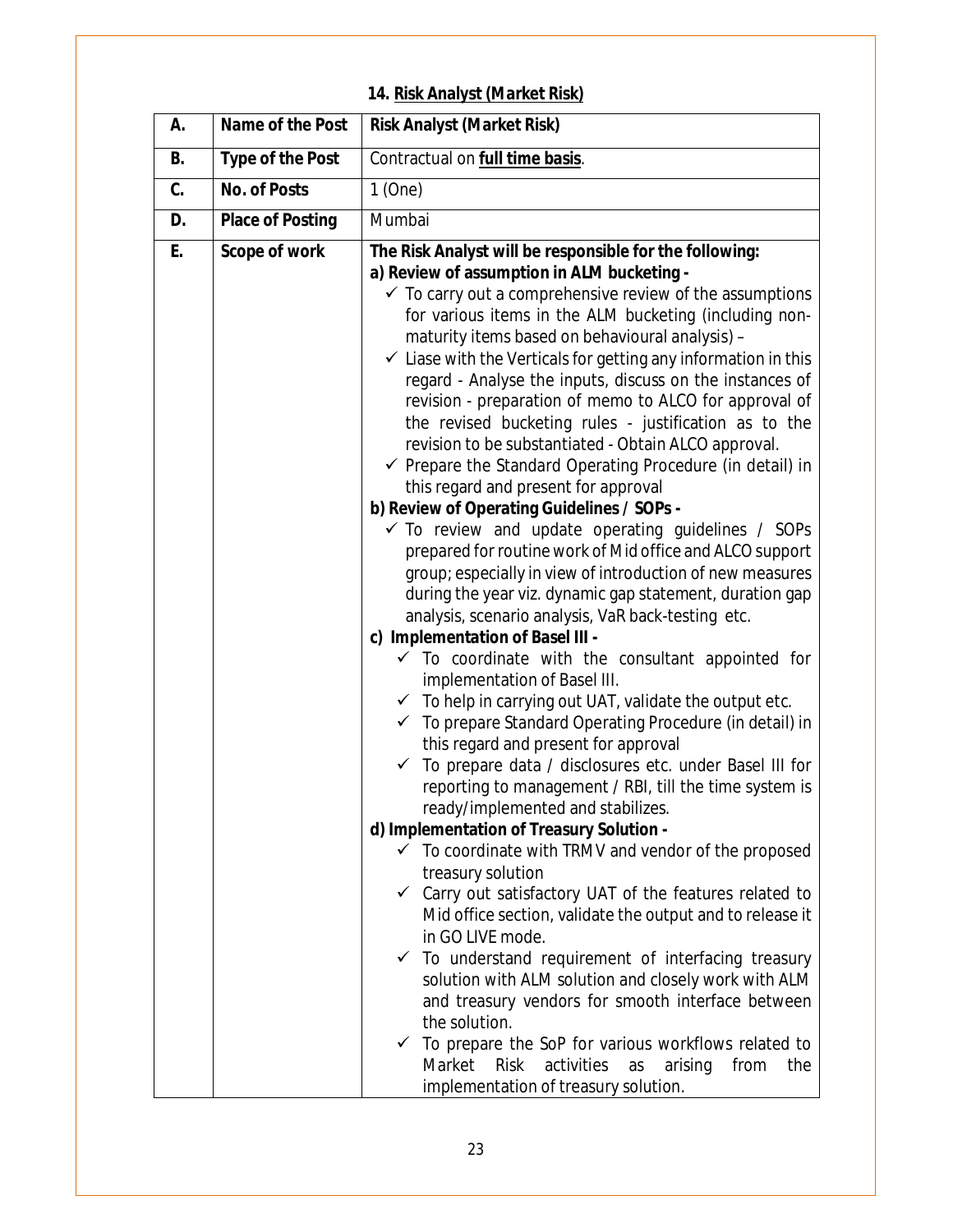|                                   | e) Consolidation of ALM Policy and Market Risk Management                                                           |
|-----------------------------------|---------------------------------------------------------------------------------------------------------------------|
|                                   | <b>Policy</b>                                                                                                       |
|                                   | $\checkmark$ To examine the contents of the policy documents with                                                   |
|                                   | the objective of avoiding of duplicity.                                                                             |
|                                   | $\checkmark$ To re-draw the policies by listing the various risks                                                   |
|                                   | associated, approach for identification of risks,                                                                   |
|                                   | measurement of risks, limits therein.                                                                               |
|                                   | $\checkmark$ To update the policies with the market risk measures                                                   |
|                                   | adopted since the last review.                                                                                      |
|                                   | $\checkmark$ To ensure that the policies are updated for the Basel III<br>environment.                              |
|                                   | f) Devising the framework for Contingency Funding Plan                                                              |
|                                   | $\checkmark$ To draw a well laid Contingency Funding Plan detailing                                                 |
|                                   | the decision making process, available liquidity lines                                                              |
|                                   | with the Bank's underlying actions, timelines,                                                                      |
|                                   | procedure for effective internal coordination &                                                                     |
|                                   | communication across the Bank's business line,                                                                      |
|                                   | operational procedure needed to transfer liquidity and                                                              |
|                                   | collateral across different entities, business lines and                                                            |
|                                   | jurisdictions and the restrictions that govern such                                                                 |
|                                   | transfers and escalation matrix.                                                                                    |
|                                   | $\checkmark$ The document should cover aspects related to                                                           |
|                                   | Contingency funding plan like available liquidity lines                                                             |
|                                   | bank,<br>specification of roles<br>with<br>the<br>and                                                               |
|                                   | responsibilities, decision making processes, underlying                                                             |
|                                   | actions, timelines, procedure for effective internal                                                                |
|                                   | coordination & communication across the Bank's                                                                      |
|                                   | business line, operational procedure needed to                                                                      |
|                                   | transfer liquidity and collateral across different                                                                  |
|                                   | entities, business lines and jurisdictions and the                                                                  |
|                                   | restrictions that govern such transfers and escalation                                                              |
|                                   | matrix.                                                                                                             |
|                                   | $\checkmark$ The said document should be in tandem and covering                                                     |
|                                   | the aspects as per the extent RBI guidelines.                                                                       |
|                                   | g) Evolution of Internal Transfer Pricing Model<br>$\checkmark$ To draw internal transfer pricing model for various |
|                                   | verticals.                                                                                                          |
|                                   | $\checkmark$ Devise the model with appropriate assumptions, carry                                                   |
|                                   | out back testing with the past period data etc.                                                                     |
|                                   | $\checkmark$ Create an XLS file for collating the data on resources,                                                |
|                                   | computation of the transfer pricing.                                                                                |
|                                   | $\checkmark$ Prepare a detailed SoP detailing the approach in the                                                   |
|                                   | transfer pricing.                                                                                                   |
|                                   | $\checkmark$ Any other work, in the area of expertise and in the interest                                           |
|                                   | of the Bank as advised by the Bank from time-to-time.                                                               |
| F.<br><b>Eligibility Criteria</b> |                                                                                                                     |
| <b>Age limit</b><br>a             | The candidate should not be more than 35 years old as on                                                            |
|                                   | December 31, 2021.                                                                                                  |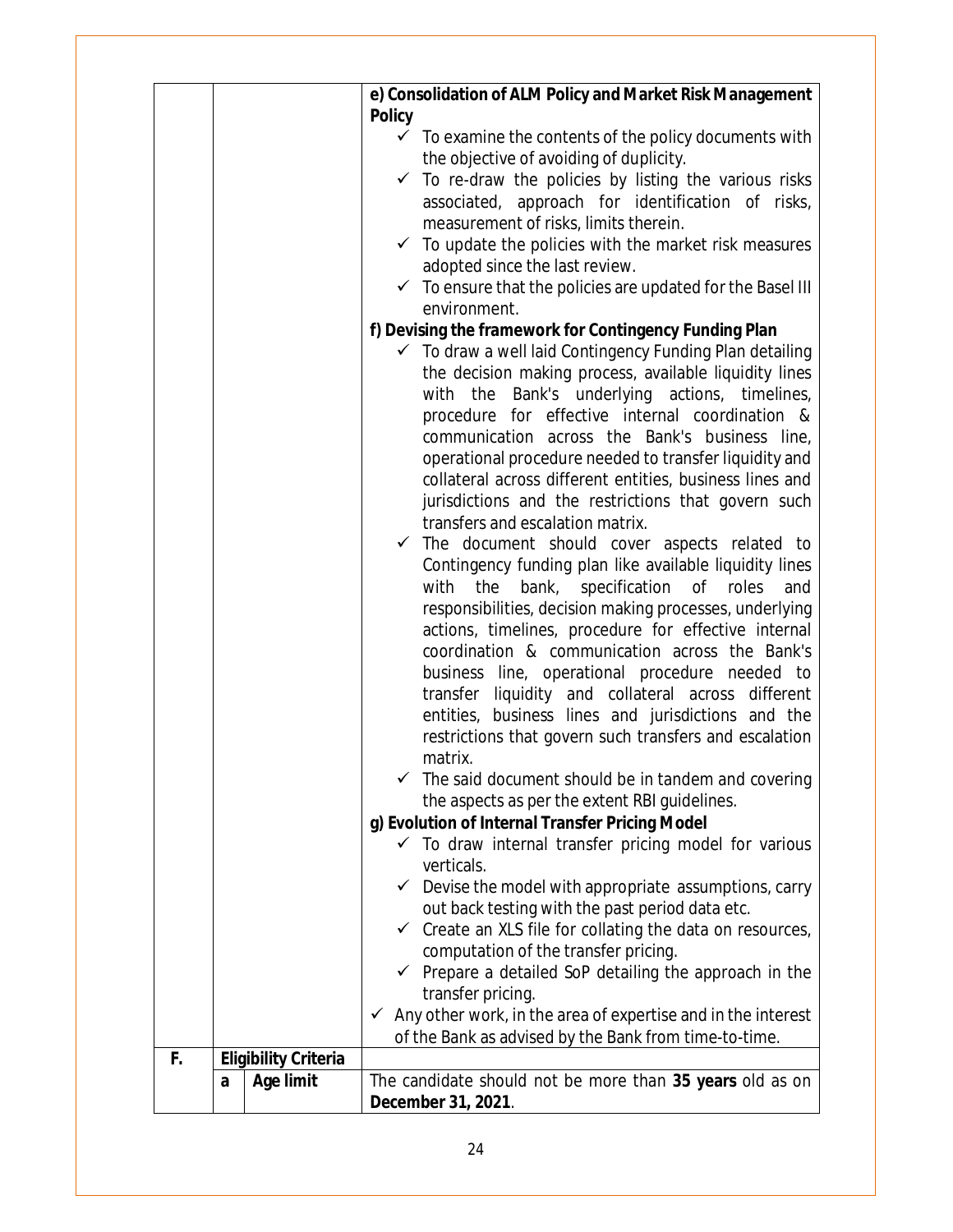| b |                      | 1. Full time MBA/PGDM in finance from Indian/foreign                                                  |
|---|----------------------|-------------------------------------------------------------------------------------------------------|
|   | <b>Qualification</b> | recognized university                                                                                 |
|   |                      | 2. <b>Additional certifications:</b> Professional Certification such as                               |
|   |                      | FRM, PRM shall be preferred.                                                                          |
|   |                      | 3. Hands on experience in tools like Excel, Python, R etc.                                            |
|   |                      | 4. Knowledge of advanced statistical and quantitative                                                 |
|   |                      | modelling skills (linear regression, logistic regression, and                                         |
|   |                      | other data mining /predictive modelling skills) etc. shall be                                         |
|   |                      | preferred                                                                                             |
|   |                      | (As on December 31, 2021)                                                                             |
|   |                      | Prior experience of 3 years working in the Risk Management                                            |
|   |                      | specifically Managing Market Risk in large banks and/or tier 1                                        |
|   |                      |                                                                                                       |
|   |                      | consulting organizations like Big 4 with clear ownership in one                                       |
|   |                      | of the risk areas, viz. credit risk / market risk                                                     |
|   |                      |                                                                                                       |
|   |                      | Note: Applications without relevant experience certificate                                            |
|   |                      | would be rejected.                                                                                    |
|   |                      |                                                                                                       |
|   | Remuneration         | The renumeration would be at market linked compensation.                                              |
|   |                      | The same shall not be a limiting factor for the right candidate<br>and will be on case to case basis. |
|   | C                    | <b>Educational</b><br><b>Experience</b>                                                               |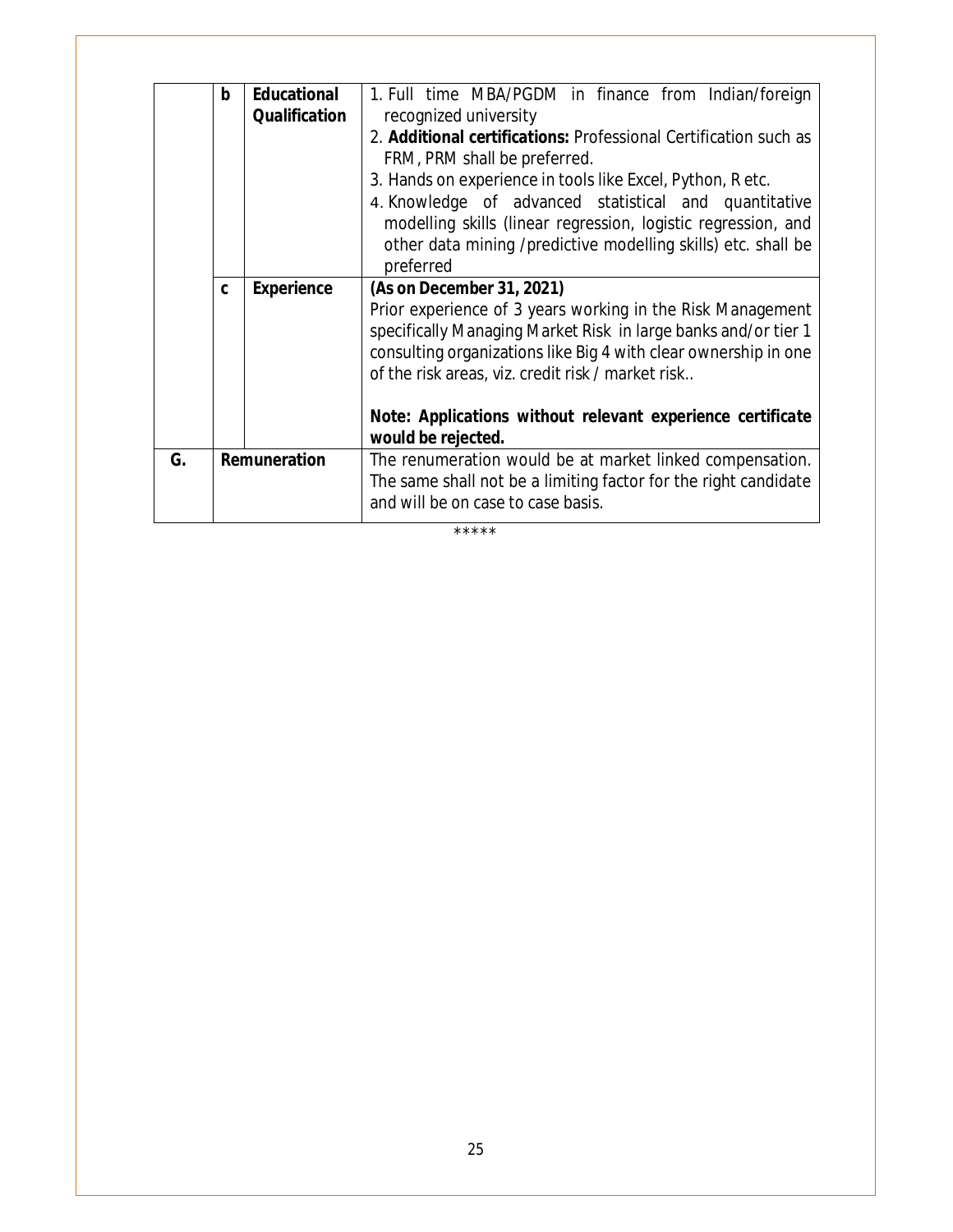# **15. Consultant - Engineering (Civil)**

| А.        |                         | Name of the Post                           | <b>Consultant - Engineering (Civil)</b>                                                                                                                                                                                                                                                                                                                                                                                                                                                                                                                                                                                                                                                                                                                                                                                                                                                                                                                                                                                                                                                                    |
|-----------|-------------------------|--------------------------------------------|------------------------------------------------------------------------------------------------------------------------------------------------------------------------------------------------------------------------------------------------------------------------------------------------------------------------------------------------------------------------------------------------------------------------------------------------------------------------------------------------------------------------------------------------------------------------------------------------------------------------------------------------------------------------------------------------------------------------------------------------------------------------------------------------------------------------------------------------------------------------------------------------------------------------------------------------------------------------------------------------------------------------------------------------------------------------------------------------------------|
| <b>B.</b> |                         | <b>Type of the Post</b>                    | Contractual on full time basis.                                                                                                                                                                                                                                                                                                                                                                                                                                                                                                                                                                                                                                                                                                                                                                                                                                                                                                                                                                                                                                                                            |
| C.        |                         | <b>No. of Posts</b>                        | $1$ (One)                                                                                                                                                                                                                                                                                                                                                                                                                                                                                                                                                                                                                                                                                                                                                                                                                                                                                                                                                                                                                                                                                                  |
| D.        | <b>Place of Posting</b> |                                            | Mumbai / Lucknow.                                                                                                                                                                                                                                                                                                                                                                                                                                                                                                                                                                                                                                                                                                                                                                                                                                                                                                                                                                                                                                                                                          |
| E.        | Scope of work           |                                            | The Consultant will be responsible for the following:<br>← Civil and fit out works Project;<br>√ Preparing BOQ, costing, estimation, for civil, structural,<br>MEP works, automation, safety, security system.<br>$\checkmark$ Any other work, in the area of expertise and in the interest<br>of the Bank as advised by the Bank from time-to-time.                                                                                                                                                                                                                                                                                                                                                                                                                                                                                                                                                                                                                                                                                                                                                       |
| F.        |                         | <b>Eligibility Criteria</b>                |                                                                                                                                                                                                                                                                                                                                                                                                                                                                                                                                                                                                                                                                                                                                                                                                                                                                                                                                                                                                                                                                                                            |
|           | a                       | <b>Age limit</b>                           | The candidate should not be more than 45 years old as on<br>December 31, 2021.                                                                                                                                                                                                                                                                                                                                                                                                                                                                                                                                                                                                                                                                                                                                                                                                                                                                                                                                                                                                                             |
|           | b                       | <b>Educational</b><br><b>Qualification</b> | Graduation in Engineering in Civil / Electrical with minimum<br>60% marks in aggregate or lst Class from a recognized<br>University, Postgraduates in the same discipline will be<br>preferred.                                                                                                                                                                                                                                                                                                                                                                                                                                                                                                                                                                                                                                                                                                                                                                                                                                                                                                            |
|           | C                       | <b>Experience</b>                          | (As on December 31, 2021)<br>1. Prior experience of minimum 10 - 12 years in execution<br>and supervision of civil construction work and /or civil<br>maintenance of office buildings / commercial buildings<br>/ residential Complexes with basic knowledge of RCC<br>design and other civil work.<br>2. Have experience in working of complete PMO cycle.<br>Design development, construction, closeout.<br>3. Experience in property, Facility management,<br>transaction management is preferred.<br>4. Experience in working with state and central<br>government organisations, preferably banking will an<br>added advantage.<br>understanding of building /structure<br>5. Sound<br>maintenance<br>6. Track record of managing third-party suppliers and<br>sub-contractors to deliver optimum performance.<br>7. Have worked with experience in real estate solution<br>management, consultancy companies.<br>8. Working knowledge of computers, experience in<br>preparation of tenders for civil works etc.<br>Note: Applications without relevant experience certificate<br>would be rejected. |
| G.        |                         | Remuneration                               | The renumeration would be at market linked compensation.<br>The same shall not be a limiting factor for the right candidate<br>and will be on case to case basis.                                                                                                                                                                                                                                                                                                                                                                                                                                                                                                                                                                                                                                                                                                                                                                                                                                                                                                                                          |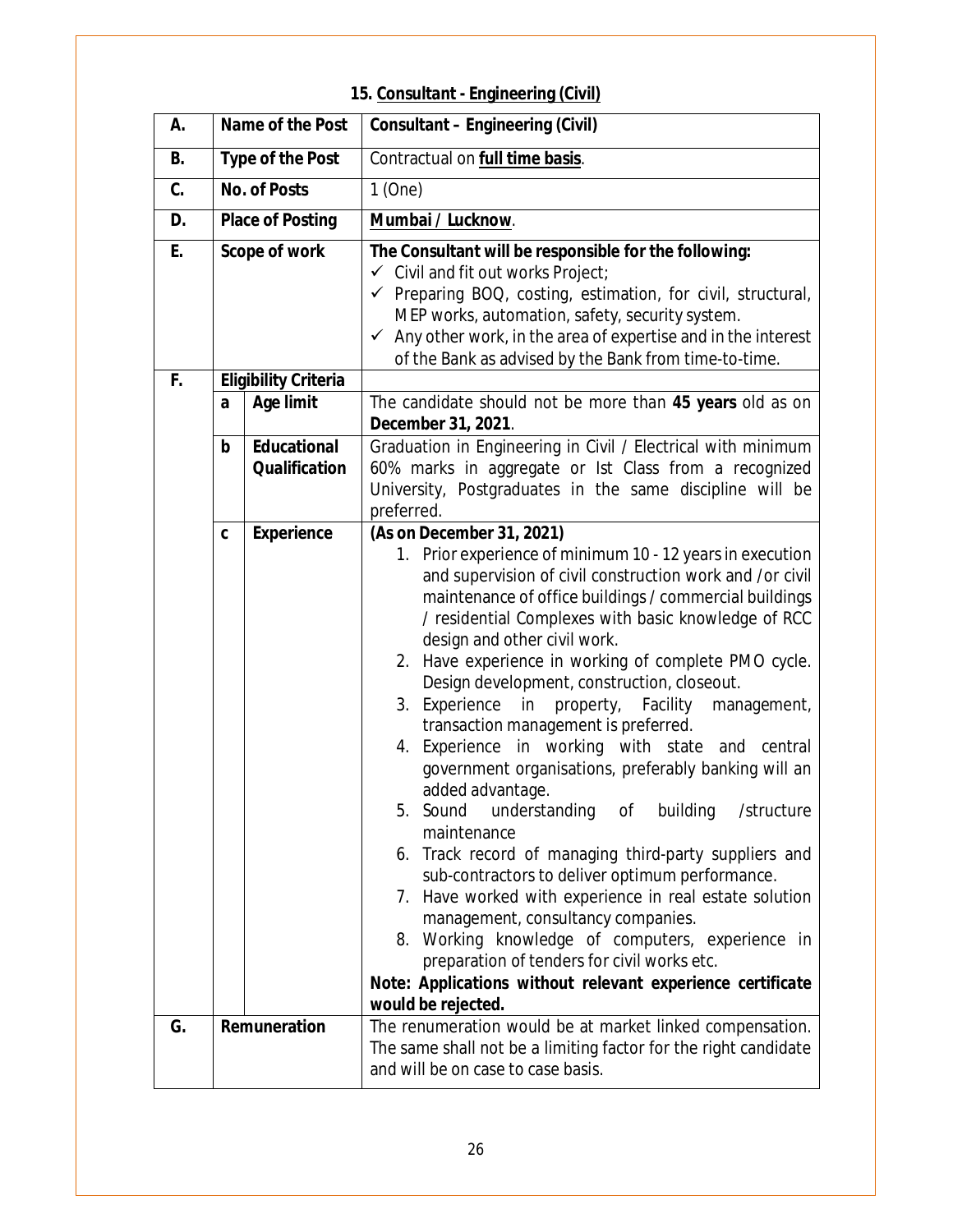# **16. Consultant - Engineering (Mechanical)**

| А. |                         | Name of the Post                           | <b>Consultant - Engineering (Mechanical)</b>                                                                                                                                                                                                                                                                                                                                                                                                                                                                                                                                                                                                                                                                                                                                                                                                                                                                                                                                                                                                                                                                     |
|----|-------------------------|--------------------------------------------|------------------------------------------------------------------------------------------------------------------------------------------------------------------------------------------------------------------------------------------------------------------------------------------------------------------------------------------------------------------------------------------------------------------------------------------------------------------------------------------------------------------------------------------------------------------------------------------------------------------------------------------------------------------------------------------------------------------------------------------------------------------------------------------------------------------------------------------------------------------------------------------------------------------------------------------------------------------------------------------------------------------------------------------------------------------------------------------------------------------|
| В. |                         | <b>Type of the Post</b>                    | Contractual on <b>full time basis</b> .                                                                                                                                                                                                                                                                                                                                                                                                                                                                                                                                                                                                                                                                                                                                                                                                                                                                                                                                                                                                                                                                          |
| C. |                         | <b>No. of Posts</b>                        | 1(One)                                                                                                                                                                                                                                                                                                                                                                                                                                                                                                                                                                                                                                                                                                                                                                                                                                                                                                                                                                                                                                                                                                           |
| D. | <b>Place of Posting</b> |                                            | Mumbai / Lucknow.                                                                                                                                                                                                                                                                                                                                                                                                                                                                                                                                                                                                                                                                                                                                                                                                                                                                                                                                                                                                                                                                                                |
| E. | Scope of work           |                                            | The Consultant will be responsible for the following:<br>$\checkmark$ Civil and fit out works Project;<br>√ Preparing BOQ, costing, estimation, for civil, structural,<br>MEP works, automation, safety, security system.<br>$\checkmark$ Any other work, in the area of expertise and in the interest<br>of the Bank as advised by the Bank from time-to-time.                                                                                                                                                                                                                                                                                                                                                                                                                                                                                                                                                                                                                                                                                                                                                  |
| F. |                         | <b>Eligibility Criteria</b>                |                                                                                                                                                                                                                                                                                                                                                                                                                                                                                                                                                                                                                                                                                                                                                                                                                                                                                                                                                                                                                                                                                                                  |
|    | a                       | <b>Age limit</b>                           | The candidate should not be more than 45 years old as on<br>December 31, 2021.                                                                                                                                                                                                                                                                                                                                                                                                                                                                                                                                                                                                                                                                                                                                                                                                                                                                                                                                                                                                                                   |
|    | $\mathbf b$             | <b>Educational</b><br><b>Qualification</b> | Graduation in Engineering in Mechanical / Electrical with<br>minimum 60% marks in aggregate or Ist Class from a<br>recognized University, Postgraduates in the same discipline<br>will be preferred.                                                                                                                                                                                                                                                                                                                                                                                                                                                                                                                                                                                                                                                                                                                                                                                                                                                                                                             |
|    | C                       | <b>Experience</b>                          | (As on December 31, 2021)<br>1. Prior experience of minimum 10 - 12 years in execution<br>and supervision of civil construction work and /or civil<br>maintenance of office buildings / commercial buildings<br>/ residential Complexes with basic knowledge of RCC<br>design and other civil work.<br>2. Have experience in working of complete PMO cycle.<br>Design development, construction, closeout.<br>3. Experience in<br>property, Facility<br>management,<br>transaction management is preferred.<br>4. Experience in working with state and central<br>government organisations, preferably banking will an<br>added advantage.<br>understanding of building /structure<br>5. Sound<br>maintenance<br>6. Track record of managing third-party suppliers and<br>sub-contractors to deliver optimum performance.<br>7. Have worked with experience in real estate solution<br>management, consultancy companies.<br>8. Working knowledge of computers, experience in<br>preparation of tenders for civil works etc.<br>Note: Applications without relevant experience certificate<br>would be rejected. |
| G. | Remuneration            |                                            | The renumeration would be at market linked compensation.<br>The same shall not be a limiting factor for the right candidate<br>and will be on case to case basis.                                                                                                                                                                                                                                                                                                                                                                                                                                                                                                                                                                                                                                                                                                                                                                                                                                                                                                                                                |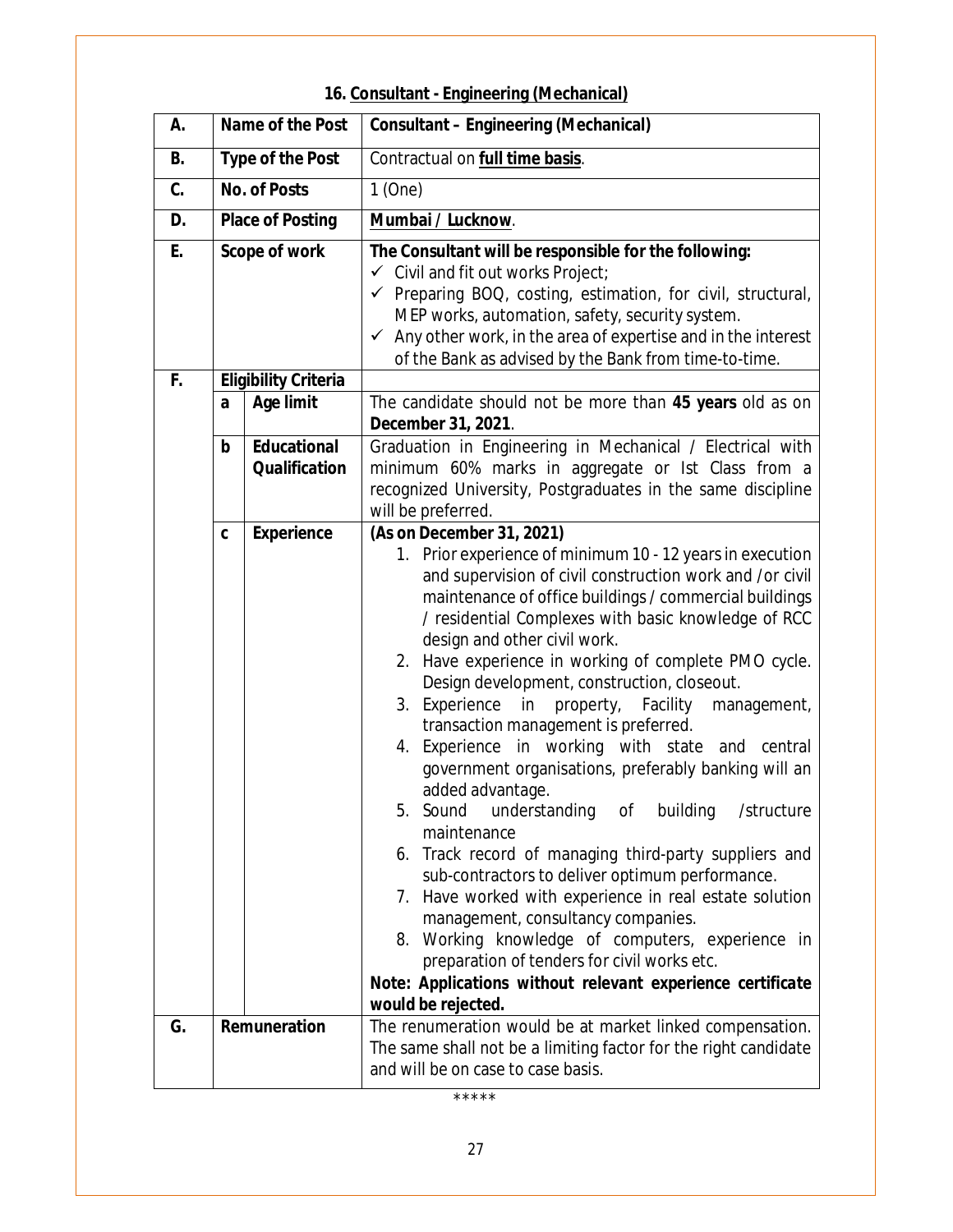# **17. Information Security Administrator**

| А. |                         | Name of the Post                           | <b>Information Security Administrator (ISA)</b>                                                                                                                                                                                                                                                                                                                                                                                                                                                                                                                                                                                                                                                                                                                                                                                                                                                                                                                                                                    |
|----|-------------------------|--------------------------------------------|--------------------------------------------------------------------------------------------------------------------------------------------------------------------------------------------------------------------------------------------------------------------------------------------------------------------------------------------------------------------------------------------------------------------------------------------------------------------------------------------------------------------------------------------------------------------------------------------------------------------------------------------------------------------------------------------------------------------------------------------------------------------------------------------------------------------------------------------------------------------------------------------------------------------------------------------------------------------------------------------------------------------|
| В. |                         | <b>Type of the Post</b>                    | Contractual on full time basis.                                                                                                                                                                                                                                                                                                                                                                                                                                                                                                                                                                                                                                                                                                                                                                                                                                                                                                                                                                                    |
| C. | <b>No. of Posts</b>     |                                            | 1(One)                                                                                                                                                                                                                                                                                                                                                                                                                                                                                                                                                                                                                                                                                                                                                                                                                                                                                                                                                                                                             |
| D. | <b>Place of Posting</b> |                                            | Mumbai/Lucknow.                                                                                                                                                                                                                                                                                                                                                                                                                                                                                                                                                                                                                                                                                                                                                                                                                                                                                                                                                                                                    |
| E. | <b>Scope of work</b>    |                                            | The Information Security Administrator will be responsible<br>for the following:<br>$\checkmark$ Looking after Information Security of the<br><b>Banks</b><br>Infrastructure<br>Governance, Risk Management and Compliance of<br><b>Information Security</b><br>$\checkmark$ Assisting in preparations of returns pertaining<br>to<br>regulators.<br>$\checkmark$ Providing technical advises and assistance to CISO<br>$\checkmark$ To develop mock drills / awareness test for end users<br>$\checkmark$ Creating awareness alerts and conduct awareness sessions<br>/ trainings<br>$\checkmark$ Develop questionnaires for assessing awareness levels of<br>end users:<br>✔ Advising CISO desk on the emerging cyber threats and its<br>mitigation techniques.<br>$\checkmark$ Make recommendations and plans on how to strengthen<br>an organization's security posture.<br>$\checkmark$ Any other work, in the area of expertise and in the interest<br>of the Bank as advised by the Bank from time-to-time. |
| F. |                         | <b>Eligibility Criteria</b>                |                                                                                                                                                                                                                                                                                                                                                                                                                                                                                                                                                                                                                                                                                                                                                                                                                                                                                                                                                                                                                    |
|    | a                       | <b>Age limit</b>                           | The candidate should not be more than 40 years old as on<br>December 31, 2021.                                                                                                                                                                                                                                                                                                                                                                                                                                                                                                                                                                                                                                                                                                                                                                                                                                                                                                                                     |
|    | b                       | <b>Educational</b><br><b>Qualification</b> | Graduation in Engineering in Computer Science/IT/ Electronics<br>& Tele Communication from a recognized university And<br>Certification in CISSP and CCNP OR CISA, CISM & CCNP OR<br>CISA, CCNP & CRISC.                                                                                                                                                                                                                                                                                                                                                                                                                                                                                                                                                                                                                                                                                                                                                                                                           |
|    | C                       | <b>Experience</b>                          | (As on December 31, 2021)<br>1. Prior experience of minimum 5 years with Banks / Fls in<br>Information Security Management / Cyber Security Operations<br>Center.<br>2. Prior experience as Senior Security Architect with atleast<br>knowledge of 3 domains (viz. Network, Network Security,<br>CSOC and SME of Information Security) shall be prefered.<br>Note: Applications without relevant experience certificate<br>would be rejected.                                                                                                                                                                                                                                                                                                                                                                                                                                                                                                                                                                      |
| G. |                         | Remuneration                               | The renumeration would be at market linked compensation.<br>The same shall not be a limiting factor for the right candidate<br>and will be on case to case basis.                                                                                                                                                                                                                                                                                                                                                                                                                                                                                                                                                                                                                                                                                                                                                                                                                                                  |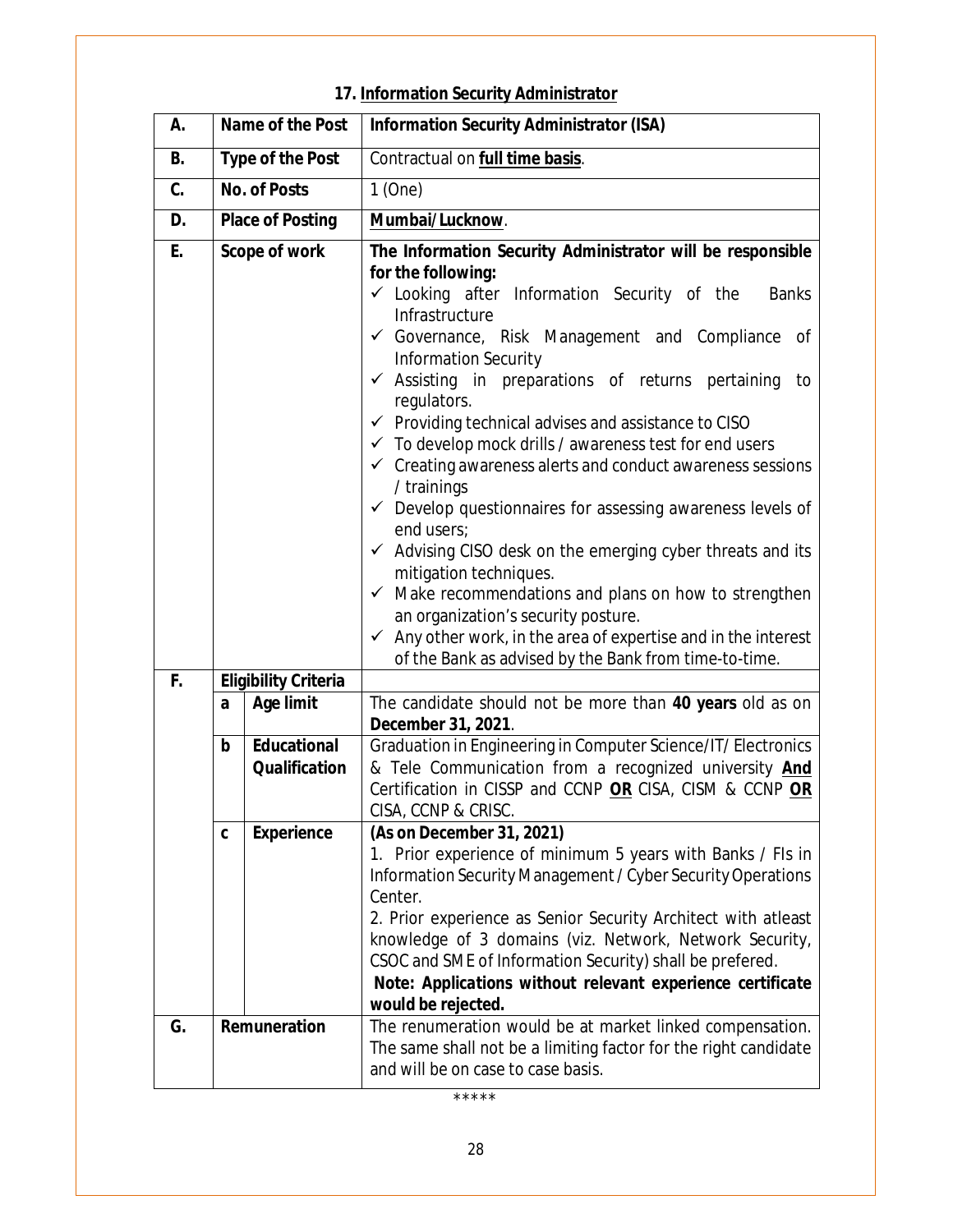## **18. Assistant Communication Officer**

| А.        |                         | Name of the Post                           | <b>Assistant Communication Officer (ACO)</b>                                                                                                                                                                                                                                                                                                                                                                                                                                                                                                                                                                                                                                                                                                                                                                                                                                                                                                                                                                                                                                                                                                                                                                                                                                                                                                                                                                                                                                                                                                                                                  |
|-----------|-------------------------|--------------------------------------------|-----------------------------------------------------------------------------------------------------------------------------------------------------------------------------------------------------------------------------------------------------------------------------------------------------------------------------------------------------------------------------------------------------------------------------------------------------------------------------------------------------------------------------------------------------------------------------------------------------------------------------------------------------------------------------------------------------------------------------------------------------------------------------------------------------------------------------------------------------------------------------------------------------------------------------------------------------------------------------------------------------------------------------------------------------------------------------------------------------------------------------------------------------------------------------------------------------------------------------------------------------------------------------------------------------------------------------------------------------------------------------------------------------------------------------------------------------------------------------------------------------------------------------------------------------------------------------------------------|
| <b>B.</b> |                         | <b>Type of the Post</b>                    | Contractual on full time basis.                                                                                                                                                                                                                                                                                                                                                                                                                                                                                                                                                                                                                                                                                                                                                                                                                                                                                                                                                                                                                                                                                                                                                                                                                                                                                                                                                                                                                                                                                                                                                               |
| C.        | <b>No. of Posts</b>     |                                            | 2 (Two)                                                                                                                                                                                                                                                                                                                                                                                                                                                                                                                                                                                                                                                                                                                                                                                                                                                                                                                                                                                                                                                                                                                                                                                                                                                                                                                                                                                                                                                                                                                                                                                       |
| D.        | <b>Place of Posting</b> |                                            | Mumbai/New Delhi.                                                                                                                                                                                                                                                                                                                                                                                                                                                                                                                                                                                                                                                                                                                                                                                                                                                                                                                                                                                                                                                                                                                                                                                                                                                                                                                                                                                                                                                                                                                                                                             |
| E.        |                         | Scope of work                              | The Assistant Communication Officer will be responsible for<br>the following:<br>a) Media planning and Content Development:<br>$\checkmark$ Organize events/ activities for SIDBI and work for their<br>planning, execution and also work for coverage<br>in<br>mainstream and social media.<br>$\checkmark$ Assist Branding & Communication Officer in devising<br>methods and framework for accessing the impact of<br>various communication drives.<br>$\checkmark$ Co-ordinate with the verticals/ field offices of the Bank to<br>cover and publicize events conducted by them.<br>$\checkmark$ Content Writing and develop press release etc.<br>$\checkmark$ Create content repository.<br>b) Engaging with Media<br>$\checkmark$ Co-ordinate with PR Agencies hired by the Bank for<br>increased coverage of its event s, press meet s, interviews,<br>dignitaries' visits, advertisements, launch/ inaugurations<br>and various programmes etc.<br>C) Managing Social Media<br>$\checkmark$ Manage all social media platforms viz. Twitter, Facebook,<br>YouTube, Linked In etc. and also SIDBI's website. Promote<br>brand SIDBI on social media platforms.<br>$\checkmark$ Communicate with followers, respond to<br>queries<br>complaints in a timely manner and monitor customer<br>reviews.<br>√Facilitate digital marketing of SIDBI's schemes, products,<br>programmes etc.<br>$\checkmark$ Organize webinars, webcasts, podcasts, etc.<br>$\checkmark$ Any other work, in the area of expertise and in the interest<br>of the Bank as advised by the Bank from time-to-time. |
| F.        |                         | <b>Eligibility Criteria</b>                |                                                                                                                                                                                                                                                                                                                                                                                                                                                                                                                                                                                                                                                                                                                                                                                                                                                                                                                                                                                                                                                                                                                                                                                                                                                                                                                                                                                                                                                                                                                                                                                               |
|           | a                       | <b>Age limit</b>                           | The candidate should not be more than 30 years old as on<br>December 31, 2021.                                                                                                                                                                                                                                                                                                                                                                                                                                                                                                                                                                                                                                                                                                                                                                                                                                                                                                                                                                                                                                                                                                                                                                                                                                                                                                                                                                                                                                                                                                                |
|           | $\mathbf b$             | <b>Educational</b><br><b>Qualification</b> | Graduate in any discipline from a recognized Indian<br>Foreign University/Institute.                                                                                                                                                                                                                                                                                                                                                                                                                                                                                                                                                                                                                                                                                                                                                                                                                                                                                                                                                                                                                                                                                                                                                                                                                                                                                                                                                                                                                                                                                                          |
|           | C                       | <b>Experience</b>                          | (As on December 31, 2021)<br>Minimum 2-3 years of work Experience as indicated at (f)<br>above<br>including<br>brand<br>management/corporate                                                                                                                                                                                                                                                                                                                                                                                                                                                                                                                                                                                                                                                                                                                                                                                                                                                                                                                                                                                                                                                                                                                                                                                                                                                                                                                                                                                                                                                  |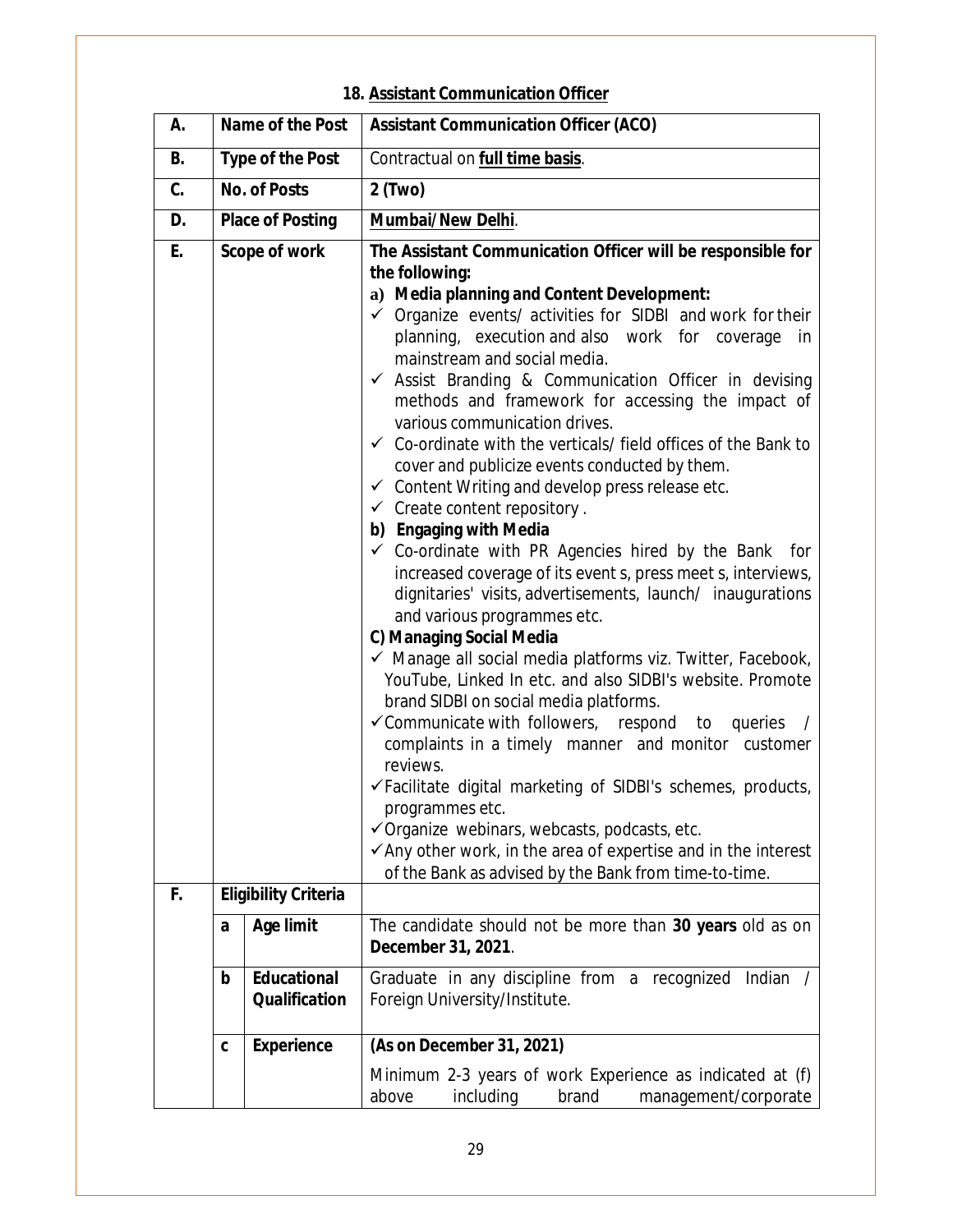|    |              | communication including social media etc. The Experience in<br>Banking & Financial sector shall be preferred.<br>Note: Applications without relevant experience certificate<br>would be rejected. |
|----|--------------|---------------------------------------------------------------------------------------------------------------------------------------------------------------------------------------------------|
| G. | Remuneration | The renumeration would be at market linked compensation.<br>The same shall not be a limiting factor for the right candidate<br>and will be on case to case basis.                                 |

# **E. Other Conditions (for all posts above):**

| 1. | <b>Reservation</b> | i. Reservations / Relaxations / Concessions would be given to PwBD                                                                                   |
|----|--------------------|------------------------------------------------------------------------------------------------------------------------------------------------------|
|    |                    | candidates as per guidelines issued by the Government of India                                                                                       |
|    |                    | from time to time.                                                                                                                                   |
|    |                    | PwBD candidate should produce a certificate issued by a<br>ii.                                                                                       |
|    |                    | competent authority as per the Government of India Guidelines                                                                                        |
|    |                    | iii. It is clarified that it may not be possible to employ candidates with                                                                           |
|    |                    | disability in all offices / departments of the Bank and they will have                                                                               |
|    |                    | to work in the post / centers as decided by the Bank in this regard.                                                                                 |
|    |                    | iv. Candidate belonging to PwBD for whom no reservation has been                                                                                     |
|    |                    | mentioned are free to apply for vacancies announced for                                                                                              |
|    |                    | unreserved category provided they fulfil all the eligibility criteria                                                                                |
|    |                    | applicable to unreserved category.                                                                                                                   |
| 2. | Only one           | One candidate can apply for only one post under this advertisement.                                                                                  |
|    | Post to be         | Multiple candidatures, involving one post or several posts shall result in                                                                           |
|    | applied by         | rejection of all applications from the candidate.                                                                                                    |
|    | each               |                                                                                                                                                      |
|    | candidate          |                                                                                                                                                      |
|    |                    |                                                                                                                                                      |
| 3. | <b>Right to</b>    | Important: The Bank reserves the right to raise/modify the eligibility                                                                               |
|    | raise/modify       | criteria including educational qualification and minimum work experience                                                                             |
|    | the eligibility    | in order to restrict the number of candidates to be called for Interview,                                                                            |
|    | criteria           | commensurate with the number of posts.                                                                                                               |
| 4. | <b>Selection</b>   | Selection would be by way of shortlisting and Personal Interview to be held                                                                          |
|    | Procedure          | online on a suitable date (to be informed in due course) before the Selection                                                                        |
|    |                    | Committee. The Bank will undertake a preliminary screening of the                                                                                    |
|    |                    | applications for preparing, if necessary, to prepare a shortlist of eligible                                                                         |
|    |                    | candidates to be called for interview. Thus, merely fulfilling the                                                                                   |
|    |                    | requirements laid down in the advertisement would not automatically                                                                                  |
|    |                    | entitle any candidate to be called for interview. The decision of the bank to call                                                                   |
|    |                    | the candidates for the interview shall be final. No correspondence will be                                                                           |
|    |                    | entertained in this regard.                                                                                                                          |
|    |                    | Merit List: Merit list for selection will be prepared in descending order on the                                                                     |
|    |                    | basis of scores obtained in interview only. In case more than one candidate                                                                          |
|    |                    | score the cut-off marks (common marks at cut-off point), such candidates will<br>be ranked according to their age in descending order, in the merit. |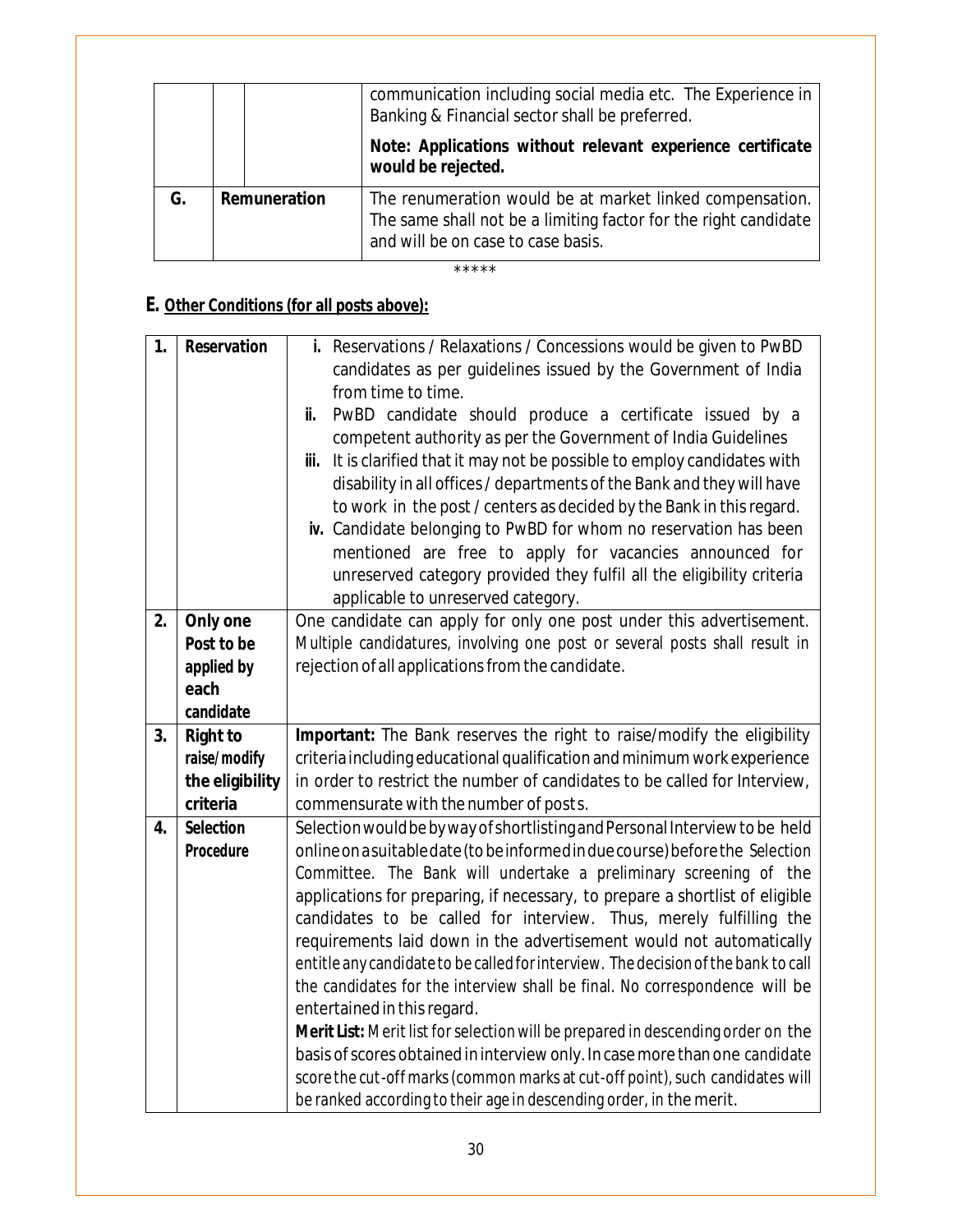|    |                               | Wait List: SIDBI reserves the right to draw wait lists of candidates in                                                                                                                                                                                                                                                                                                                                                                                                                                                                                                                                              |
|----|-------------------------------|----------------------------------------------------------------------------------------------------------------------------------------------------------------------------------------------------------------------------------------------------------------------------------------------------------------------------------------------------------------------------------------------------------------------------------------------------------------------------------------------------------------------------------------------------------------------------------------------------------------------|
|    |                               | different Grades and consider such wait listed candidate(s) for meeting actual<br>requirement.                                                                                                                                                                                                                                                                                                                                                                                                                                                                                                                       |
| 5. | <b>HOW TO</b><br><b>APPLY</b> | i. Duly filled in application (in English or Hindi), as per the format<br>available on the Bank's website with a recent passport size<br>photograph pasted thereon and Curriculum Vitae, bearing full<br>signature of the candidate across the same with date, should be sent /<br>forwarded only through email at recruitment@sidbi.in on or before<br>January 28, 2022. While forwarding the respective applications, the<br>subject line shall clearly indicate the following details only, viz.<br>"Application for the post of << Post Code>>, << Name of the Post>><br>< <candidate name="">&gt;."</candidate> |
|    |                               | ii. Applications should be accompanied by self-attested copies of<br>relevant certificate(s) / documents, in support of proof of identity,<br>address, age, educational qualification (educational certificates/mark<br>-sheets), work experience, caste certificate, PwBD Certificate etc, as<br>mentioned in the application form.                                                                                                                                                                                                                                                                                 |
|    |                               | An application not accompanied by photocopies/ scanned copies (in cases<br>iii.<br>of applied online) of relevant certificate(s) / documents, or not in<br>prescribed format or not signed by the candidate or incomplete in any<br>respect or received after due date will not be entertained under any<br>circumstances.                                                                                                                                                                                                                                                                                           |
|    |                               | iv. Handwritten Applications/ or Curriculum Vitae shall besummarily rejected.                                                                                                                                                                                                                                                                                                                                                                                                                                                                                                                                        |
|    |                               | The candidates who had already applied / shortlisted / selected / waitlisted<br>۷.<br>need not to apply again.                                                                                                                                                                                                                                                                                                                                                                                                                                                                                                       |
| 6. | <b>Others</b>                 | i. The relevant experience certificate from employer must contain<br>specifically that the candidate had experience in that related field as<br>required.                                                                                                                                                                                                                                                                                                                                                                                                                                                            |
|    |                               | ii. The candidate must be a citizen of India.                                                                                                                                                                                                                                                                                                                                                                                                                                                                                                                                                                        |
|    |                               | iii. The number of vacancies including reserved vacancies mentioned above<br>are provisional and may vary.                                                                                                                                                                                                                                                                                                                                                                                                                                                                                                           |
|    |                               | iv. The designations / name of the post mentioned above are only<br>indicative. The Bank reserves the right to change the name of post /<br>designation at any time without prior notice on the requirement of the<br>Bank.                                                                                                                                                                                                                                                                                                                                                                                          |
|    |                               | v. Intimation/ call letter for interview will be sent by email or will be<br>uploaded on Bank's website. NO HARD COPY WILL BE SENT.                                                                                                                                                                                                                                                                                                                                                                                                                                                                                  |
|    |                               | vi. Candidates are advised to indicate a working e-mail ID and mobile phone<br>no. in their application under this advertisement and maintain the same<br>active for receiving communication viz. call letters/ Interview date<br>advices etc. The indicated e-mail ID and mobile phone no. should not be                                                                                                                                                                                                                                                                                                            |